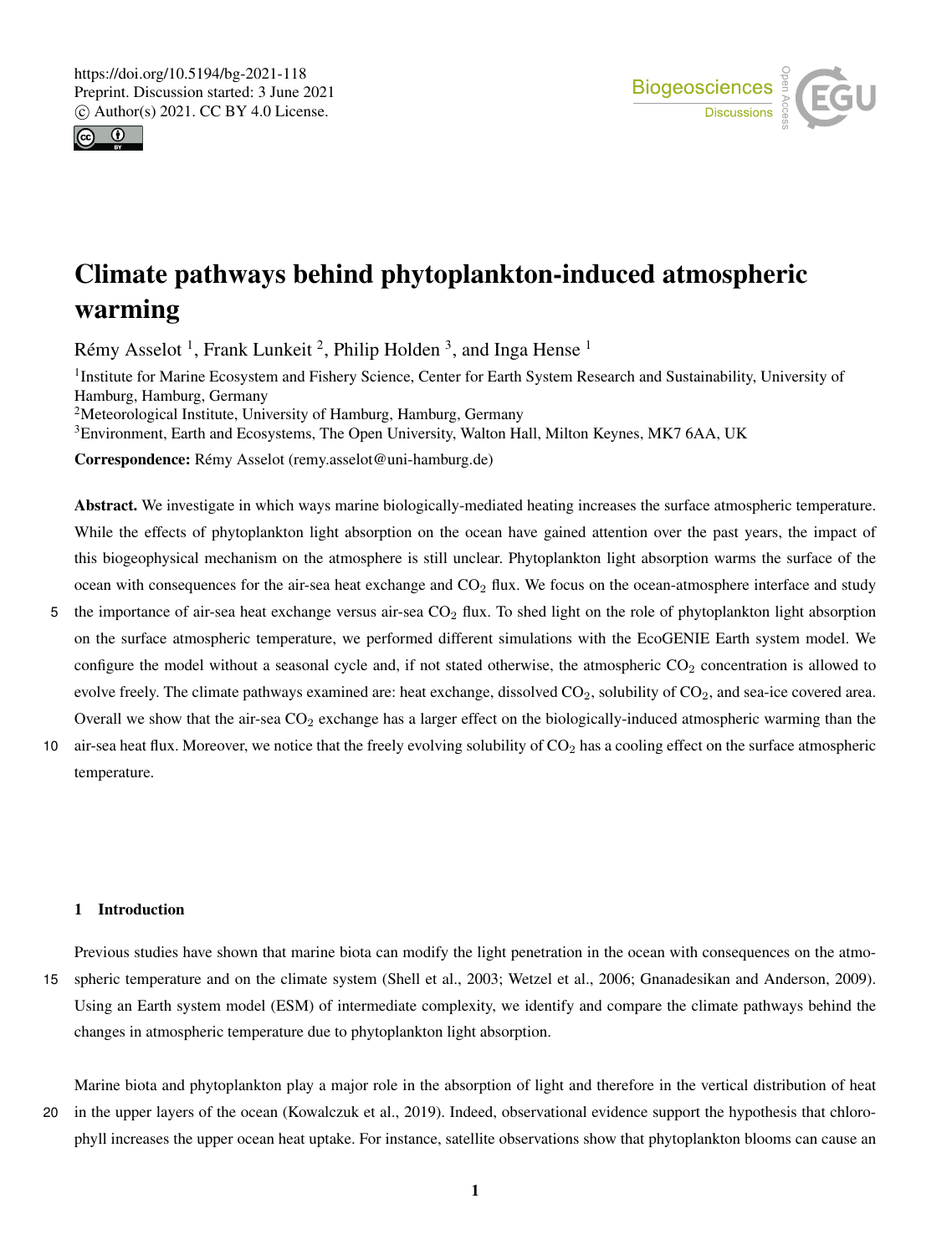



increase of sea surface temperature (SST) of 1.5◦C (Kahru et al., 1993). Furthermore, previous remote sensing data indicate an increase in local SST of 4.5◦C on a 4 day-timescale due to the presence of phytoplankton blooms (Capone et al., 1998). Recent high-resolution in situ observations in the Indo-West Pacific Ocean indicate large anomalies of temperature of 0.95°C 25 in the uppermost skin layer of the ocean when large phytoplankton blooms appear (Wurl et al., 2018). However, all these observations are either on a short time scale or in a geographically limited area. To study the larger-scale impact of phytoplankton light absorption and its varying magnitude, Earth system models are employed.

Different models with different complexity are used to study the effect of phytoplankton light absorption. For instance, us-30 ing ocean-only (Anderson et al., 2007) or general circulation models (Murtugudde et al., 2002; Lengaigne et al., 2007; Löptien et al., 2009), several studies focusing on the tropical Pacific Ocean report an increase of SST between 0.5-2℃. The same magnitude of ocean warming is reported with a general circulation model focusing on the Arctic Ocean (Lengaigne et al., 2009). These changes in ocean temperature have an impact on the nutrient availability and the biogeochemical properties of the ocean (Manizza et al., 2008; Asselot et al., 2021). A warming of the surface of the ocean induced by marine biota also has conse-35 quences on the overall climate system. Patara et al. (2012) find that an increase of SST due to phytoplankton light absorption increases the atmospheric humidity content thereby increasing the greenhouse effect and the atmospheric temperature by up to 0.5◦C. Furthermore, phytoplankton can amplify locally the seasonal cycle of the lowest atmospheric layer temperature by 1K

(Shell et al., 2003). Moreover, Shell et al. (2003) indicate that the climate effect of phytoplankton can even extend through the

troposphere in mid-latitude regions, influencing the Walker and Hadley circulation.

40

It is therefore known that phytoplankton light absorption has a non-negligible role on the atmospheric temperature but which climate pathways are the most important behind this warming is still unclear. Phytoplankton light absorption affects the surface atmospheric temperature via two climate pathways. First, various modeling studies suggest that biologically-induced surface water heating can increase the air-sea heat exchange (Capone et al., 1998; Oschlies, 2004; Wetzel et al., 2006) with con-45 sequences on the formation of tropical storms and monsoons in the Arabian Sea (Sathyendranath et al., 1991). Second, the solubility of gases and thus also the air-sea  $CO<sub>2</sub>$  exchange is affected by phytoplankton light absorption. For instance, Manizza et al. (2008) study the impact of this biogeophysical mechanism on the air-sea flux of  $CO<sub>2</sub>$  and find that phytoplankton light absorption has a small outgassing effect on a global scale with high regional fluctuations.

- 50 However, none of these studies have analyzed and compared the changes in air-sea heat and  $CO<sub>2</sub>$  exchange due to phytoplankton light absorption. To shed light on the biologically-induced atmospheric warming, we use a recent Earth system model of intermediate complexity (Claussen et al., 2002). The model is called EcoGENIE (Ward et al., 2018) where we implemented phytoplankton light absorption in an earlier study (Asselot et al., 2021). We use the same model setup to determine now the importance of this biogeophysical mechanism on biologically-induced atmospheric warming. We conduct several simulations
- 55 to determine the importance of the climate pathways behind the atmospheric warming. We consider two different biologicallyinduced changes: a change in air-sea heat and air-sea  $CO_2$  exchange rates (Fig. 1). The air-sea  $CO_2$  exchange can be influenced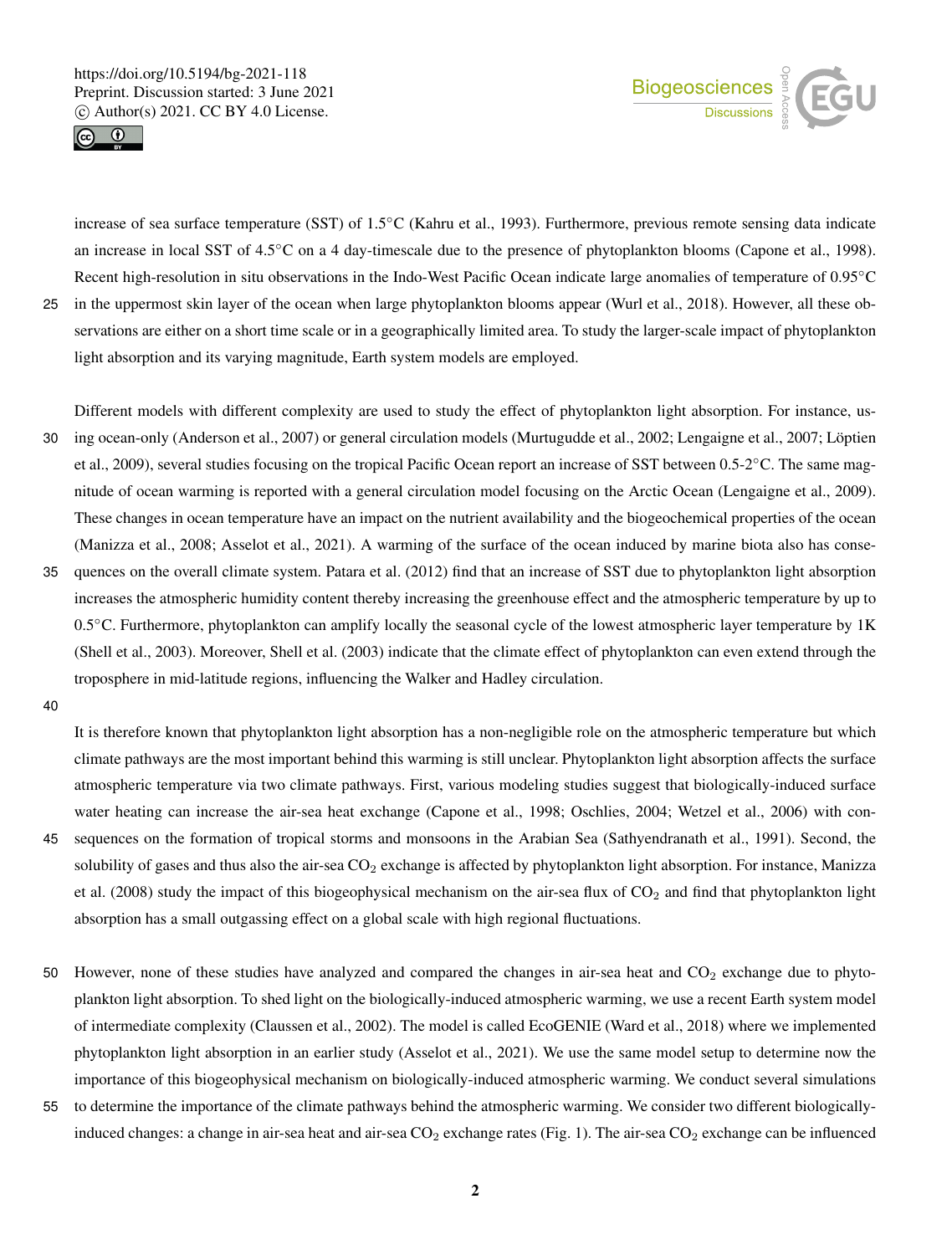



by the dissolved  $CO<sub>2</sub>$  in the ocean in three different ways: through 1) the biological pump as a result of phytoplankton light absorption that affects the marine biogeochemical cycles (Manizza et al., 2008; Asselot et al., 2021), 2) the solubility of  $CO<sub>2</sub>$ due fluctuations of SST and 3) sea-ice formation and resulting sea-ice extent altering the air-sea  $CO<sub>2</sub>$  flux.

60

The paper is organized as follow: In section 2, we describe the components of the model, the light absorption scheme and the air-sea exchanges. In section 3, we describe the simulations and the modeling strategy. In section 4, we report several sensitivity analyses of the climate system with EcoGENIE. In section 5, we present our results and detail the changes in both 65 oceanic and atmospheric properties. In section 6, we conclude by commenting on the role of this biogeophysical mechanism in the atmospheric warming.

## 2 Model description

Our motivation is to study the interactions between the marine ecosystem, the biogeochemistry, the biogeophysics and the climate system. These interactions are computationally expensive in high-resolution models therefore we used an Earth system

- 70 model of intermediate complexity (Claussen et al., 2002). The Earth system model employed is the Grid-ENabled Integrated Earth system model (GENIE) (Lenton et al., 2007) composes of several modules describing the dynamics of the Earth system (Fig. 2). This model has been previously calibrated and compared to observations several times (Edwards and Marsh, 2005; Lenton et al., 2006; Ridgwell et al., 2007; Marsh et al., 2011). GENIE is widely used to study past climate and changes in the carbon cycle over geological times (Greene et al., 2019; Adloff et al., 2020). Furthermore, GENIE has been used to
- 75 demonstrate that the sensitivity of atmospheric  $CO_2$  is mainly explained by the organic carbon pump (Cameron et al., 2005). We use the carbon-centric version (cGENIE) that has been previously employed to study past mass extinction (Alvarez et al., 2019), the climate system (Ödalen et al., 2018) or biogeochemistry processes (Meyer et al., 2016). GENIE is associated with the new ecosystem component (ECOGEM) to form the recent EcoGENIE model (Ward et al., 2018). EcoGENIE has been used to determine the link between the marine plankton ecosystem and various past climate scenarios (Wilson et al., 2018)
- 80 with focus on phosphorus inventory (Reinhard et al., 2020). For our study, the model combines different components including ocean hydrodynamics, atmosphere, sea-ice, ocean biogeochemistry and marine ecosystem component. The efficient numerical terrestrial scheme (Williamson et al., 2006) is not used in this study, so the land surface is essentially passive. We use the same configuration as described in detail by Asselot et al. (2021) and thus only briefly explain the individual model components.

# 2.1 Modules

# 85 2.1.1 The physical components

The physics of the model contains a frictional-geostrophic ocean circulation (GOLDSTEIN), coupled to a 2D energy-moisture balance model of the atmosphere (EMBM) and a thermodynamic sea-ice model (GOLDSTEINSEAICE) (Edwards and Marsh,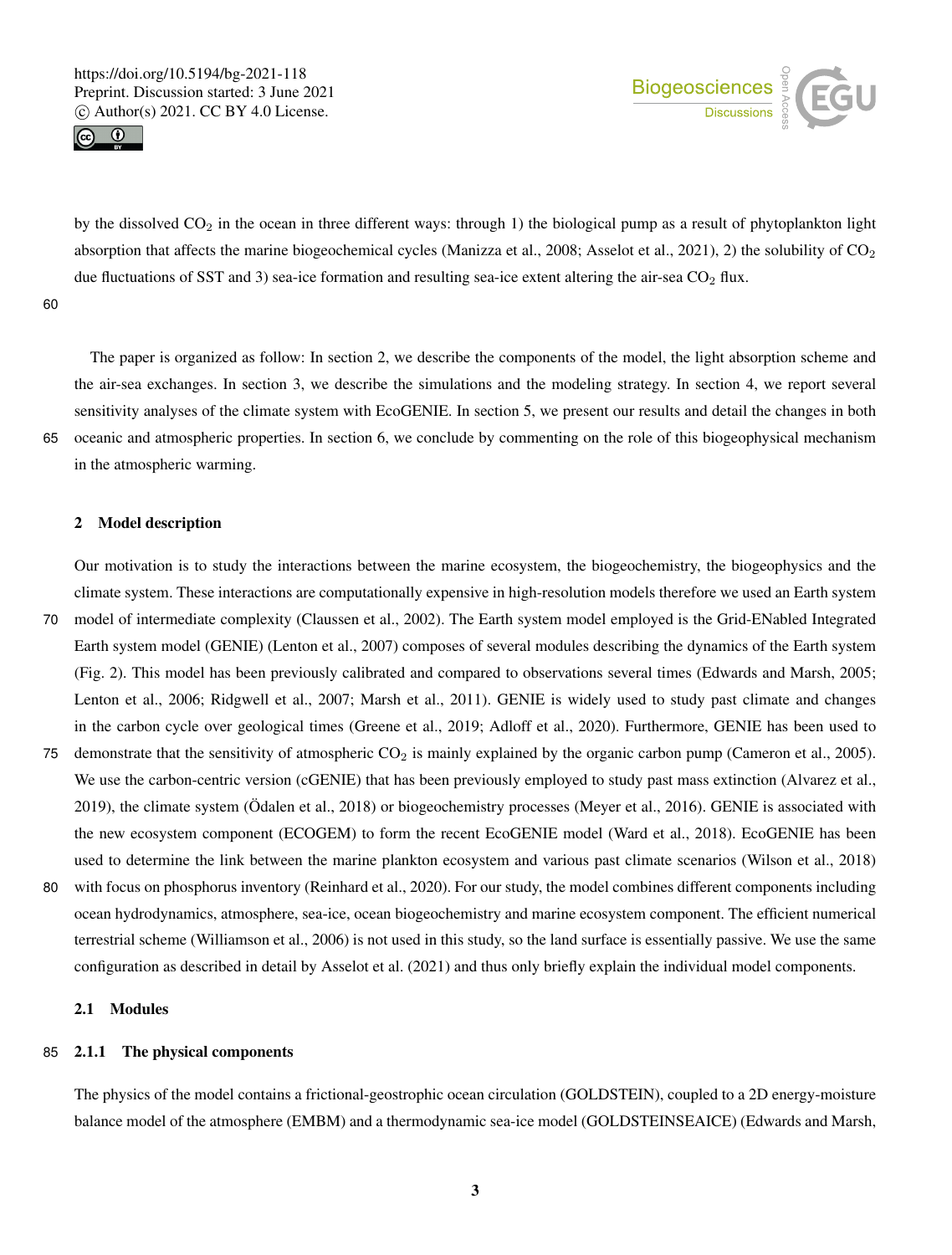



2005; Marsh et al., 2011). Heat and moisture are exchanged between the three components and act as a coupling strategy. The oceanic component calculates the horizontal and vertical redistribution of heat, salinity and biogeochemical elements via

- 90 advection, convection and mixing. The ocean module is configured on a  $36 \times 36$  horizontal grid. The horizontal grid is uniform in longitude and uniform in sine latitude, giving ∼3.2◦ latitudinal increments at the equator increasing to 19.2◦ in the highest latitude. This horizontal grid has been used for previous biogeochemical simulations (Cameron et al., 2005; Colbourn, 2011). We consider 32 vertical oceanic layers increasing logarithmically from 29.38 m for the surface layer to 456.56 m for the deepest layer. This vertical resolution has already been used to study the relative importance of biogeophysical and biogeochemical 95 mechanisms on the climate system (Asselot et al., 2021).
	- The atmospheric component is based closely on the UVic Earth system model (Weaver et al., 2001). The prognostic variables are atmospheric temperature and specific humidity. Precipitation removes instantaneously all moisture corresponding to an excess above a relative humidity threshold.

The sea-ice component solves the equation for part of the ocean covered by sea-ice. The prognostic variables are ice thickness 100 and ice areal fraction. The transport of sea-ice includes sources and sinks of these variables. The growth or decay of sea ice

depends on the net heat flux into the ice. The dynamics in this module consist of advection by currents and diffusion.

## 2.1.2 Ocean biogeochemistry component

The biogeochemical module (BIOGEM) represents the transformation and spatial redistribution of biogeochemical tracers (Ridgwell et al., 2007). The state variables are inorganic resources and organic matter. The biological uptake is represented 105 by an implicit biological community: nutrients are directly converted into organic matter via an uptake rate. The biological uptake is limited by light, temperature and nutrient availability. Organic matter is partitioned into dissolved and particulate phases (DOM and POM). The model includes iron (Fe) and phosphate  $(PO<sub>4</sub>)$  as limiting nutrients. Similar to Asselot et al. (2021), we do not consider nitrate ( $NO_3^-$ ) here. Furthermore, BIOGEM calculates the air-sea  $CO_2$  and  $O_2$  exchange. The value of atmospheric CO<sup>2</sup> predicted by BIOGEM is used as input for the radiative scheme of the atmospheric component, thus 110 providing climate feedback.

### 2.1.3 Ecosystem component

The marine ecosystem component (ECOGEM) represents the marine plankton community and associated interactions in the ecosystem (Ward et al., 2018). The biological uptake in ECOGEM replaces the BIOGEM uptake calculation and is limited by light, temperature and nutrient availability. Plankton biomass and organic matter are subject to processes such as resource

- 115 competition and grazing before being passed to DOM and POM. The ecosystem is divided into different plankton functional types (PFTs) with specific traits. Furthermore, each PFT is sub-divided into size classes with specific size-dependent traits. We consider two classes of PFTs: phytoplankton and zooplankton. Phytoplankton is characterized by nutrient uptake and photosynthesis whereas zooplankton is characterized by predation traits. Zooplankton grazing depends on the concentration of prey biomass availability, with predominantly grazing on preys that are 10 times smaller than themselves. Each population
- 120 is associated with biomass state variables for carbon, phosphate and chlorophyll. The production of dead organic matter is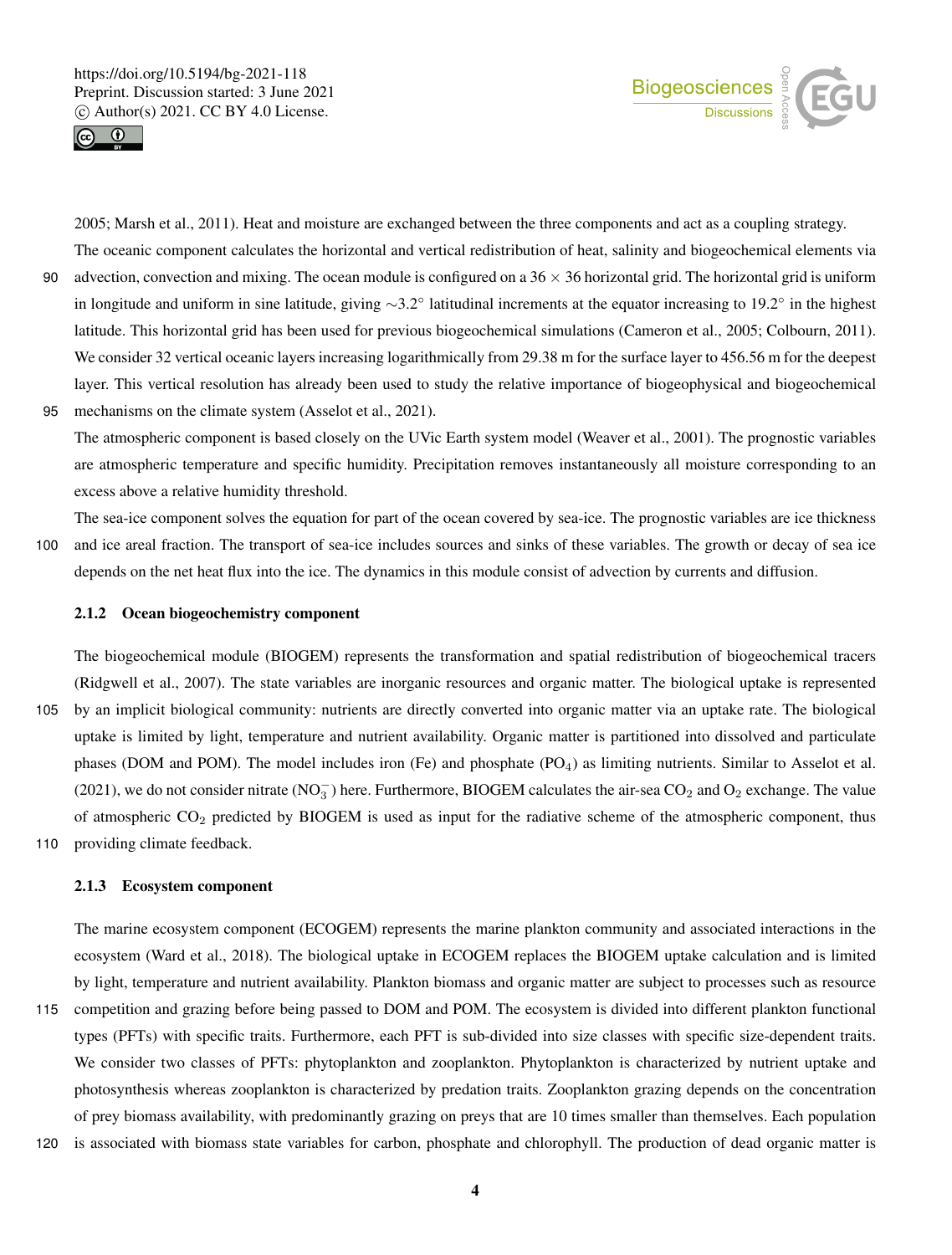



a function of mortality and messy feeding, with partitioning between non-sinking dissolved and sinking particulate organic matter. Finally, plankton mortality is reduced at very low biomass such that plankton cannot become extinct.

### 2.2 Light absorption in the ocean

The implementation of phytoplankton light absorption in EcoGENIE is the same as the scheme described in Asselot et al. 125 (2021) and is a coupling between Eq. 1 and Eq. 2. For a simplification issue, in our model configuration, the incoming shortwave radiation does not vary seasonally. We look at long-term changes in the climate system therefore the absence of a seasonal cycle does not affect our results and main findings. The presence of organic, inorganic particles and dissolved molecules restrains the light penetration in the ocean (Ward et al., 2018). The vertical light attenuation scheme is given by Eq.1:

$$
I(z) = I_0 \cdot \exp(-k_w - k_{Chl} \cdot Chl_{tot}) \cdot z \tag{1}
$$

- 130 where  $I(z)$  is the irradiation of the full solar spectrum at depth z,  $I_0$  is the irradiation at the surface of the ocean,  $k_w$  is light absorption by clear water and inorganic particles (0.04 m<sup>-1</sup>),  $k_{Chl}$  is the light absorption by chlorophyll (0.03 m<sup>-1</sup>(mg Chl)<sup>-1</sup>) and  $Chl_{tot}$  is the total chlorophyll concentration. The values for  $k_w$  and  $k_{Chl}$  are taken from Ward et al. (2018). The parameter  $I_0$  is negative in the model because it is a downward flux from the sun to the surface of the ocean. We allow primary production and light to penetrate until the sixth layer of the model (221.84 m deep), which is the lower limit of the euphotic zone (Tett, 135 1990). In our model setup, maximum absorption occurs in the upper oceanic layer and minimum absorption occurs in the sixth
- layer.

Phytoplankton changes the optical properties of the ocean (Sonntag and Hense, 2011) through phytoplankton light absorption. Therefore it can cause a radiative heating and change the oceanic temperature. We implemented phytoplankton light absorption into the model following Hense (2007) and Patara et al. (2012) Eq.2:

$$
140 \quad \frac{\partial T}{\partial t} = \frac{1}{\rho \cdot c_p} \frac{\partial I}{\partial z} \tag{2}
$$

 $\partial T/\partial t$  denotes the temperature changes,  $c_p$  is the specific heat capacity of water,  $\rho$  is the ocean density, I is the solar radiation incident at depth z. Part of the light absorbed is used by phytoplankton for photosynthesis and part is released in form of fluorescence and heat. However, the fluorescence form can be ignored, therefore it is assumed that the whole light absorption leads to heating of the water (Lewis et al., 1983).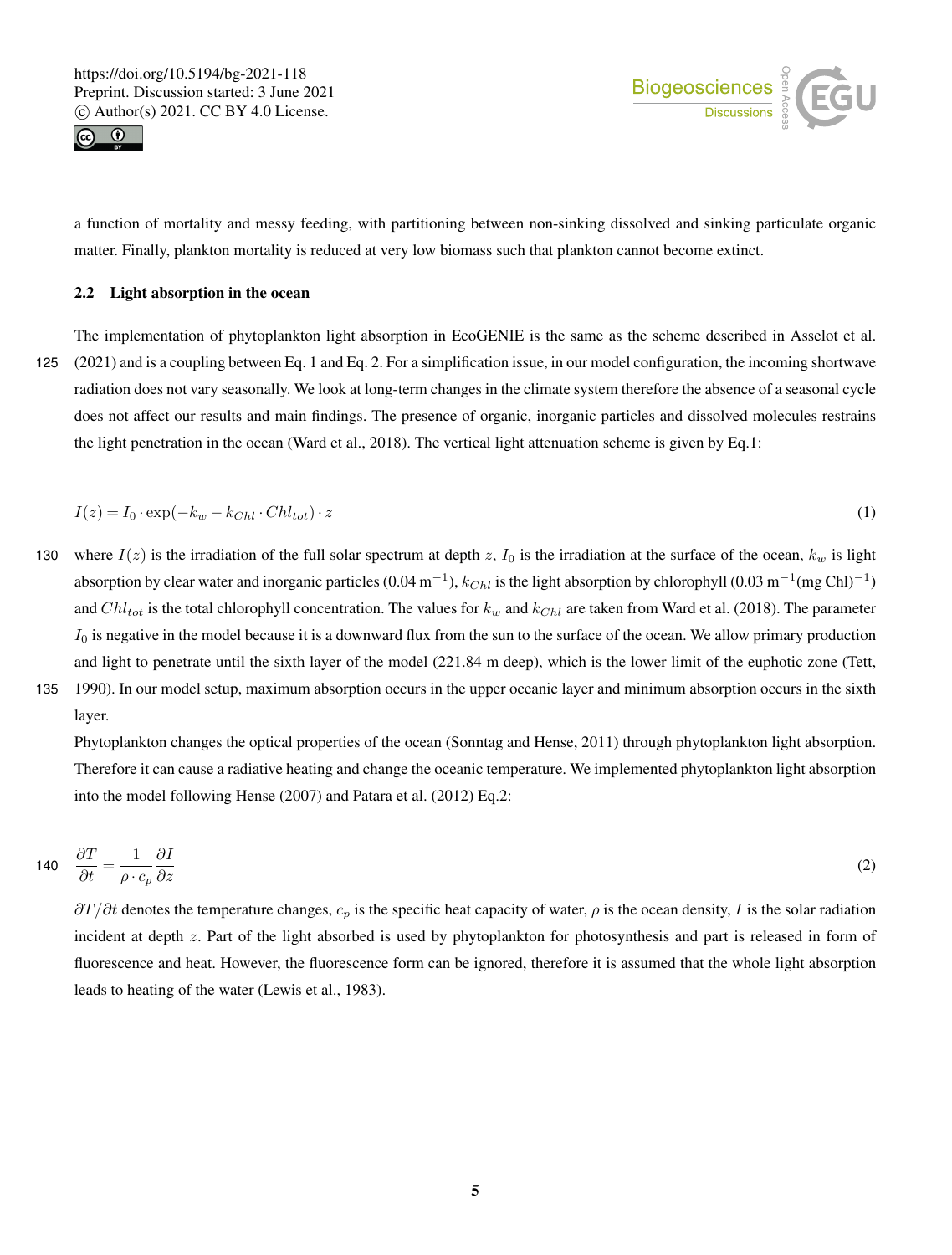



## 145 2.3 Air-sea heat exchange

Heat is exchanged between the atmosphere, the ocean and the sea-ice components and acts as a coupling between these three modules. We detail here only the relevant fluxes for our study, the heat flux into the atmosphere. The vertically integrated atmospheric heat equation is given by Weaver et al. (2001) and Marsh et al. (2011) Eq. 3:

$$
Q_{ta} = Q_{SW} \cdot C_A + Q_{LH} + Q_{LW} + Q_{SH} - Q_{PLW}
$$
\n
$$
\tag{3}
$$

- 150  $Q_{ta}$  corresponds to the total heat flux into the atmosphere,  $Q_{SW}$  is the net shortwave radiation corresponding to the solar irradiance receives from the sun and reflected by the planet's albedo,  $C_A$  is a heat absorption coefficient (0.3 over the ocean, Marsh et al. (2011)),  $Q_{LH}$  is the latent heat flux corresponding to phase change of a certain thermodynamic system,  $Q_{SH}$  is the sensible heat flux corresponding to temperature change of a thermodynamic system,  $Q_{LW}$  is the net (upward minus downward) re-emitted longwave radiation corresponding to infrared energy coming from the planet and  $Q_{PLW}$  is the outgoing planetary 155 longwave radiation.
- 

The atmosphere loses heat through net longwave radiation, dominated by the outgoing longwave radiation, thus the total longwave heat flux  $(Q_{LW} + Q_{PLW})$  is negative in the model. Furthermore, evaporative cooling of the ocean leads to a latent heat release in the atmosphere upon condensation and precipitation. Evaporated water vapour may be transported away from an oceanic source, to condense and precipitate elsewhere.

# 160 2.4 Air-sea  $CO<sub>2</sub>$  exchange

The atmospheric temperature depends on the atmospheric  $CO_2$  concentration which is affected by the transfer of  $CO_2$  between the ocean and the atmosphere. The flux of  $CO<sub>2</sub>$  across the atmosphere-ocean interface is given by Ridgwell et al. (2007) Eq. 4:

$$
F_{CO_2} = k \cdot \rho \cdot (C_w - \alpha \cdot C_a) \cdot (1 - A) \tag{4}
$$

 $F_{CO_2}$  is the air-sea CO<sub>2</sub> flux, k corresponds to the gas transfer velocity,  $\rho$  is the ocean density,  $C_w$  is the concentration of 165 dissolved gas in the surface ocean,  $\alpha$  is the solubility coefficient calculated from Wanninkhof (1992) and depends on the sea surface temperature and salinity,  $C_a$  is the concentration of gas in the atmosphere and  $A$  is the fraction of the ocean covered by sea-ice.

Phytoplankton light absorption affects the flux of  $CO_2$  via the parameters  $C_w$ ,  $\alpha$  and A. To study precisely the flux we either prescribe these parameters in the air-sea CO<sub>2</sub> exchange calculation or let them evolve freely. To prescribe these parameters we

170 take the values from the reference run (see below).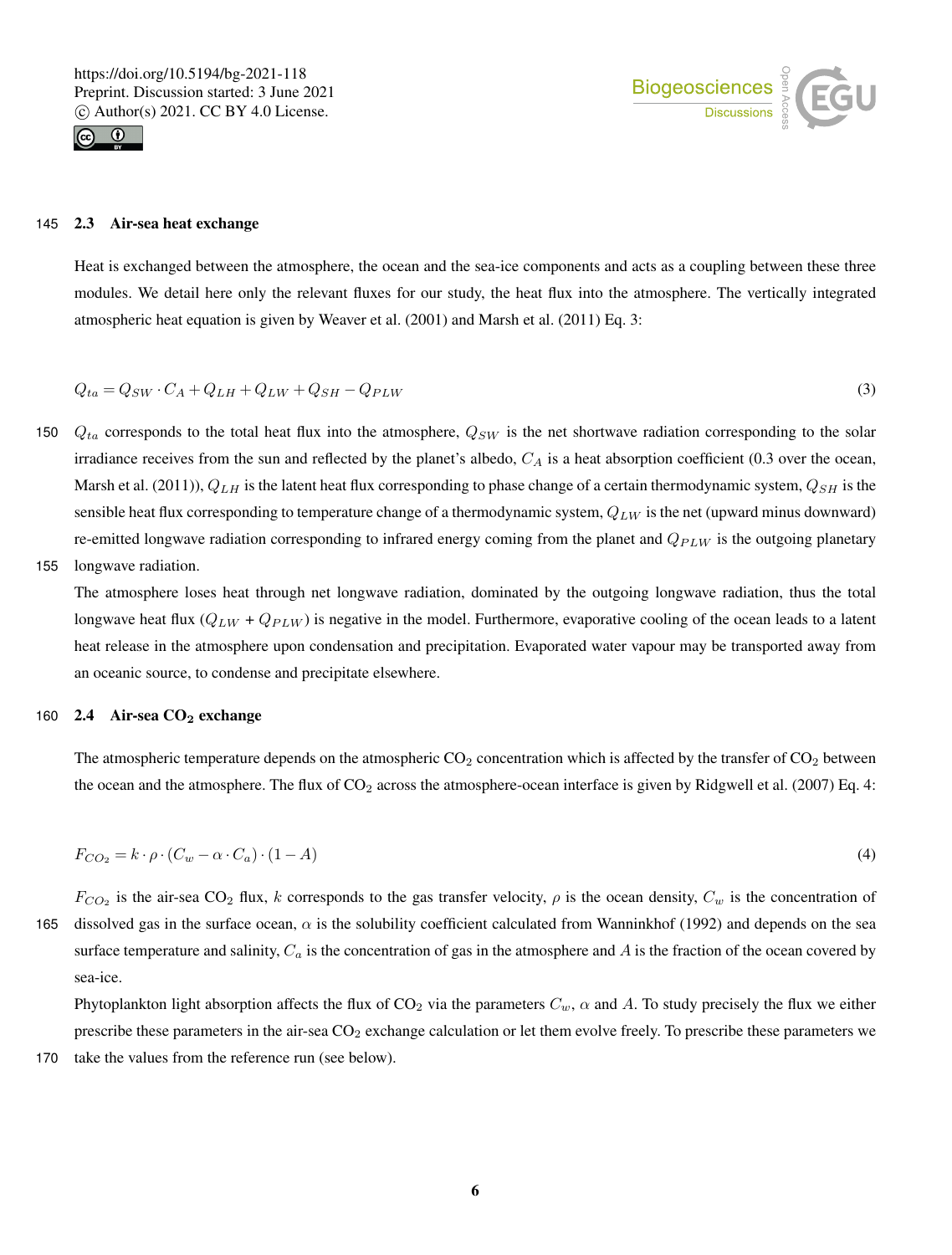



## 3 Model setup and simulations

During this study, we are mainly interested in the relative differences between our selected simulations. We try to simulate a realistic mean climate system but the absolute value of the climate quantities are less relevant due to the limitations of such an intermediate complexity model.

- 175 For a realistic nutrient distribution in the ocean, we performed a BIOGEM spin-up for 10,000 years. During the spin-up the atmospheric  $CO<sub>2</sub>$  concentration is fixed to 278 ppm. The simulations restart for 1,000 years after the spin-up with ECOGEM, meaning that all simulations consider marine biota. The model setup, ecosystem community and grid resolution employed are the same as in Asselot et al. (2021) (Appendix A1) except that we run the model without any seasonal cycle. The seasonal cycle is removed for technical issues, we cannot prescribe the seasonal cycle of SST but only the annually-averaged SST. The
- 180 absence of the seasonal cycle is not an issue for this study because we look at the importance of each climate pathway rather than focusing on the quantitative changes of the climate system. The carbon cycle is closed in our simulations, meaning that there is no input of carbon through volcanic or anthropogenic ac-

tivities. Only the size of the carbon reservoirs can vary. If not stated otherwise, the concentration of atmospheric  $CO_2$  evolves freely in the simulations. Furthermore, all simulations are forced with the same constant flux of dissolved iron into the ocean

185 surface (Mahowald et al., 2006).

To study the effect of phytoplankton light absorption on the atmospheric temperature we perform seven different simulations (Fig. 3; Table 1):

- 190 The first one, called *Bio* is the reference run and is the only simulation that does not include phytoplankton light absorption ( $k_{Chl}$  = 0 in Eq. 1). In this simulation, all the climate pathways evolve freely.
	- The second one, called *BioLA* is the same as the reference run but with phytoplankton light absorption implemented. In this simulation, all the climate pathways evolve freely.
- $-$  The third simulation *HEAT* is the same as the second one except that we prescribe the atmospheric  $CO<sub>2</sub>$  concentration 195 only for the atmospheric temperature calculation. For a comparison with the reference run, the prescribed atmospheric CO<sub>2</sub> concentration from *Bio* is used (169 ppm). The effect of CO<sub>2</sub> on atmospheric temperature is fixed but the air-sea heat fluxes evolve freely. This simulation determines the effect of air-sea heat flux on the energy budget.
- The fourth simulation is named *CARB* where we run the model with an uncoupled ocean-atmosphere setup. The atmospheric component is forced with the heat fluxes from the reference run and the atmospheric  $CO<sub>2</sub>$  concentration 200 is prescribed with the value of *BioLA*. This simulation determines the effect of phytoplankton-induced changes of atmospheric CO<sub>2</sub> concentration on the atmospheric temperature. Please note that *CARB* is well suited for studying the atmosphere properties but not to examine ocean dynamics.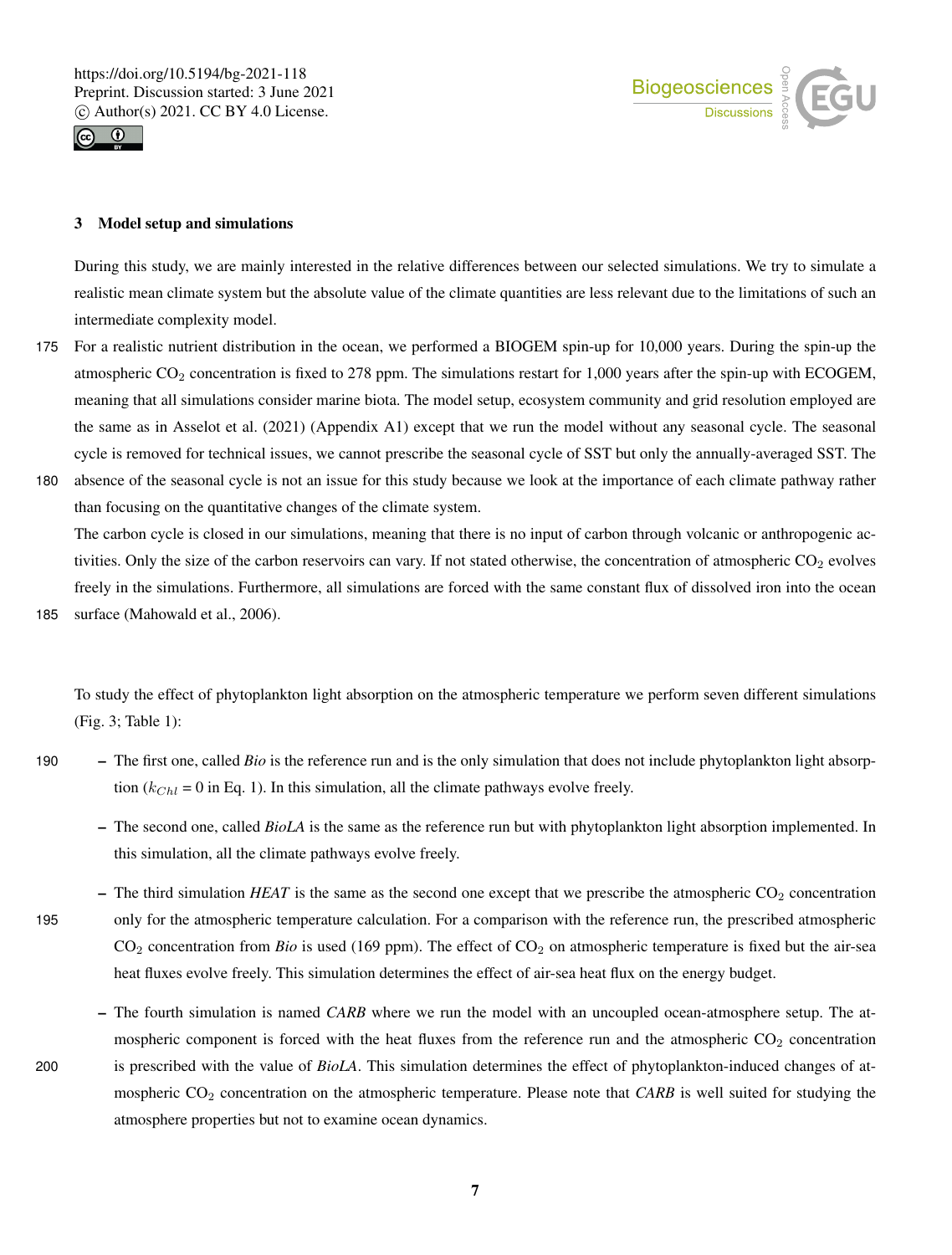



- $-$  The fifth simulation is named *HCorg* and we only allow the biological pump to affect the dissolved  $CO<sub>2</sub>$ . The solubility of CO<sup>2</sup> (α in Eq. 4) and sea-ice extent (A in Eq. 4) parameters are prescribed using the respective values from *Bio*. 205 The CO<sup>2</sup> solubility is fixed by prescribing the SST only for this calculation. In *HCorg* air-sea heat exchange and the biological pump parameter  $(C_w$  in Eq. 4) evolve freely.
	- The sixth simulation is called *HCorgSI* where the biological pump and sea-ice extent affect dissolved CO2. The solubility of the  $CO_2$  parameter ( $\alpha$  in Eq. 4) is prescribed using the value of *Bio*. In *HCorgSI* the air-sea heat exchange, the biological pump ( $C_w$  in Eq. 4) and sea-ice extent (A in Eq. 4) parameters evolve freely.
- 210 The seventh and last simulation is called *HCorgSol* where the biological pump and the solubility pump affect dissolved CO<sup>2</sup> in the ocean. The sea-ice extent parameter (A in Eq. 4) is prescribed using the value of *Bio*. In *HCorgSol* the air-sea heat exchange, the biological pump ( $C_w$  in Eq. 4) and the CO<sub>2</sub> solubility ( $\alpha$  in Eq. 4) parameters evolve freely.

# 4 Sensitivity analysis

### 4.1 Climate variability

- 215 To analyze the climate variability of the model, we perform two sensitivity analyses (Table 2). Both simulations have the same model setup, restart from the spin-up described previously but their atmospheric  $CO<sub>2</sub>$  concentration differ. The first simulation (Sensi280) has an atmospheric  $CO_2$  concentration of 280 ppm while the second one (Sensi320) has an atmospheric  $CO_2$  concentration of 320 ppm. Furthermore, the simulations Sensi280 and Sensi320 consider phytoplankton light absorption.
- 220 An increase of 40 ppm in atmospheric  $CO<sub>2</sub>$  concentration slightly reduces the chlorophyll concentration but these changes are negligible. The oceanic and atmospheric heat budgets are affected by the changes in atmospheric  $CO<sub>2</sub>$  concentration. Increasing the greenhouse gas concentrations increases in turn the SAT and therefore the SST due to the exchange of heat between the ocean and the atmosphere.

#### 4.2 Air-sea fluxes interactions

- 225 To estimate the unique effect of each climate pathway we ensure that the heat and  $CO<sub>2</sub>$  interaction is negligible. Due to the model setup, the flux of  $CO_2$  across the air-sea interface ( $F_{CO_2}$ ; Eq. 4) depends on the SST via the Schmidt number (Wanninkhof, 1992; Ridgwell et al., 2007). We conduct two comparable sensitivity analysis and analyze the changes in  $F_{CO_2}$ . First, we artificially increase the SST by 1◦C and do not exceed the maximum difference of SST between our simulation results (Table 3). This increase in SST only enhances  $F_{CO_2}$  by 4.26 $\cdot 10^{-5}$  mol/m<sup>2</sup>/yr, representing a raise of 2.58% of the total air-sea
- 230  $CO<sub>2</sub>$  exchange. Even large SST fluctuations negligibly affect the flux of  $CO<sub>2</sub>$  at the air-sea interface. Second, the mean wind speed affects the  $F_{CO_2}$  via the gas transfer velocity (k; Eq. 4). We increase the wind speed by 0.2 m/s, which is a comparable forcing of the artificial increase of 1◦C of SST (Knutson and Tuleya, 2004). This increase in mean wind speed enhances the  $F_{CO_2}$  by 1.44·10<sup>-4</sup> mol/m<sup>2</sup>/yr, representing an increase of 8.69% of the total air-sea CO<sub>2</sub> flux. Clearly, the changes in wind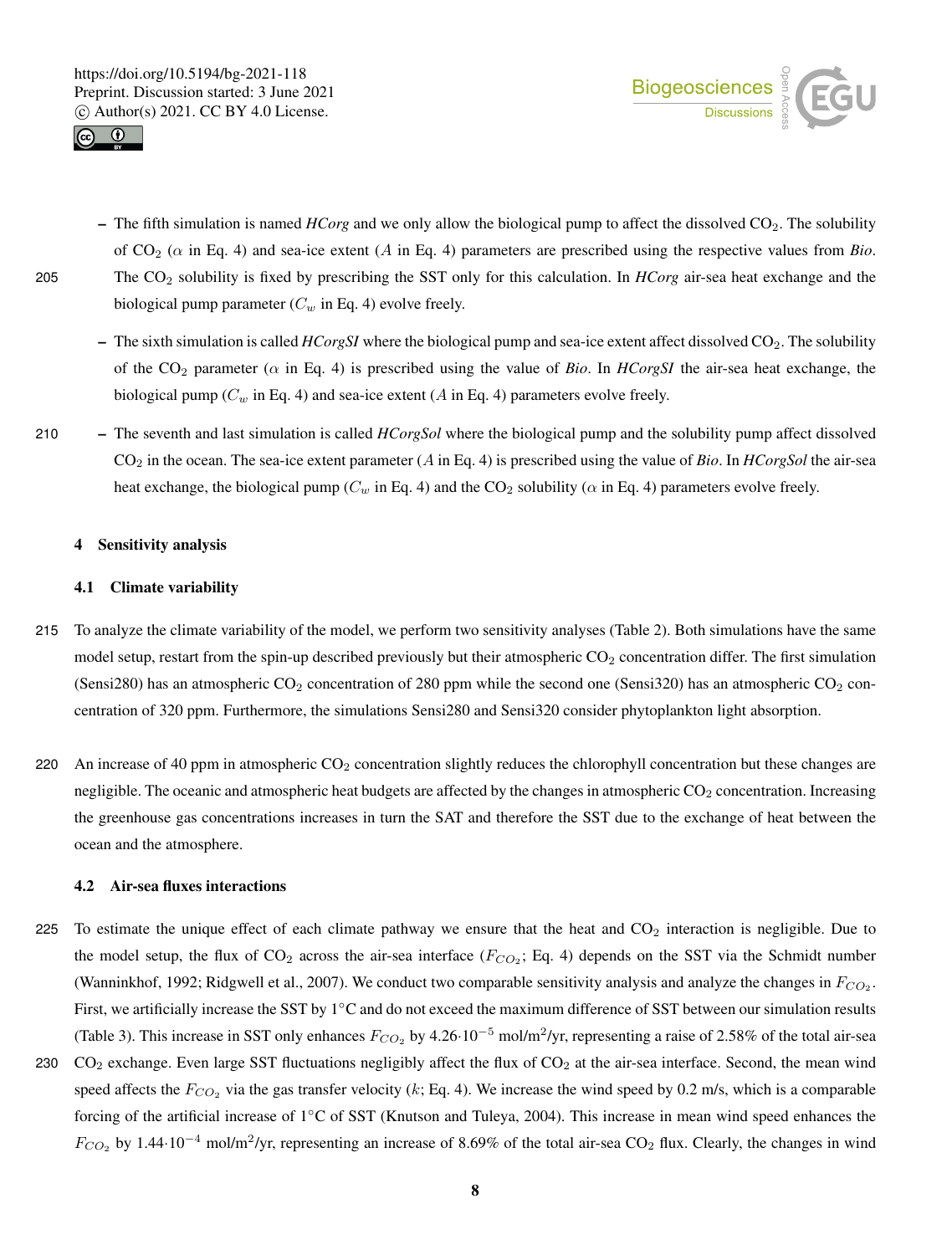



speed are much larger than the changes in SST hence we consider that the effect of SST on the air-sea  $CO<sub>2</sub>$  exchange is small 235 enough to be neglected.

#### 5 Global response of the climate system

In this section we present the results of the simulations on a global scale, we do not consider local patterns because we removed any seasonal cycle in our model setup. As already mentioned, the absence of the seasonal cycle is not an issue for our study because we focus on the importance of each climate pathway rather than analyzing the quantitative assessments of the climate 240 pathways. First, we focus on the chlorophyll biomass and sea surface temperature because phytoplankton light absorption has a direct effect on these climate variables (Oschlies, 2004; Lengaigne et al., 2007; Paulsen et al., 2018). Second, these changes in oceanic properties affect the carbon cycle (Manizza et al., 2008; Asselot et al., 2021), therefore we study the changes in atmospheric CO<sub>2</sub> concentration between the simulations. Third, phytoplankton light absorption alters the atmospheric properties (Patara et al., 2012), thus we analyze the changes in radiative heat fluxes, humidity and evaporation between the simulations.

245 Finally, due to changes in oceanic and atmospheric properties, the response of the surface atmospheric temperature is studied.

#### 5.1 Chlorophyll biomass and sea surface temperature

Our results indicate differences of sea surface temperature (SST) and chlorophyll biomass, depending on the climate pathways included in our model setup (Table 4). The reference run *Bio* has the lowest chlorophyll biomass and a low SST while the simulation *BioLA* has the highest chlorophyll biomass and SST. As previously demonstrated, phytoplankton light absorption 250 increases the chlorophyll biomass and therefore the SST via shallower downward flux of organic matter and higher surface nutrient concentrations (Manizza et al., 2008; Asselot et al., 2021). The chlorophyll biomass difference between *BioLA* and *Bio* is 0.012 mgChl/m<sup>3</sup> which is in agreement with previous estimates (Manizza et al., 2005; Asselot et al., 2021). However, the global difference of SST between *BioLA* and *Bio* of only 0.08◦C is lower than previous estimates (Lengaigne et al., 2009; Löptien et al., 2009; Asselot et al., 2021). This underestimation of the biologically-induced SST heating is due to non-seasonal 255 radiative forcing of the model. The non-seasonal radiative forcing decreases the global heat budget (Appendix B1), explaining the lower response of the SST in our study.

The chlorophyll biomass is higher while the SST is lower in *HEAT* compared to the reference simulation (Table 4). This is rather counter-intuitive and is due to changes in oceanic circulation between these two simulations. For instance, the maxi-260 mum Atlantic overturning circulation is 8.6 Sv in *HEAT* while it is 7.6 Sv in *Bio*. The stronger overturning circulation in *HEAT* increases the concentration of surface nutrients. Specifically the surface  $PO_4$  concentration is about 0.21  $\mu$ mol/kg in *HEAT* while it is about 0.19  $\mu$ mol/kg in *Bio*. The higher surface PO<sub>4</sub> concentration in *HEAT* explains the higher chlorophyll biomass in this simulation compared to the reference simulation. The changes in the strength of the circulation explain as well the lower SST in *HEAT* compared *Bio*. The stronger oceanic circulation in *HEAT* leads to a more important redistribution of heat along

265 the water column, explaining the surface cooling and the warming of the bottom water. Our results indicate that the bottom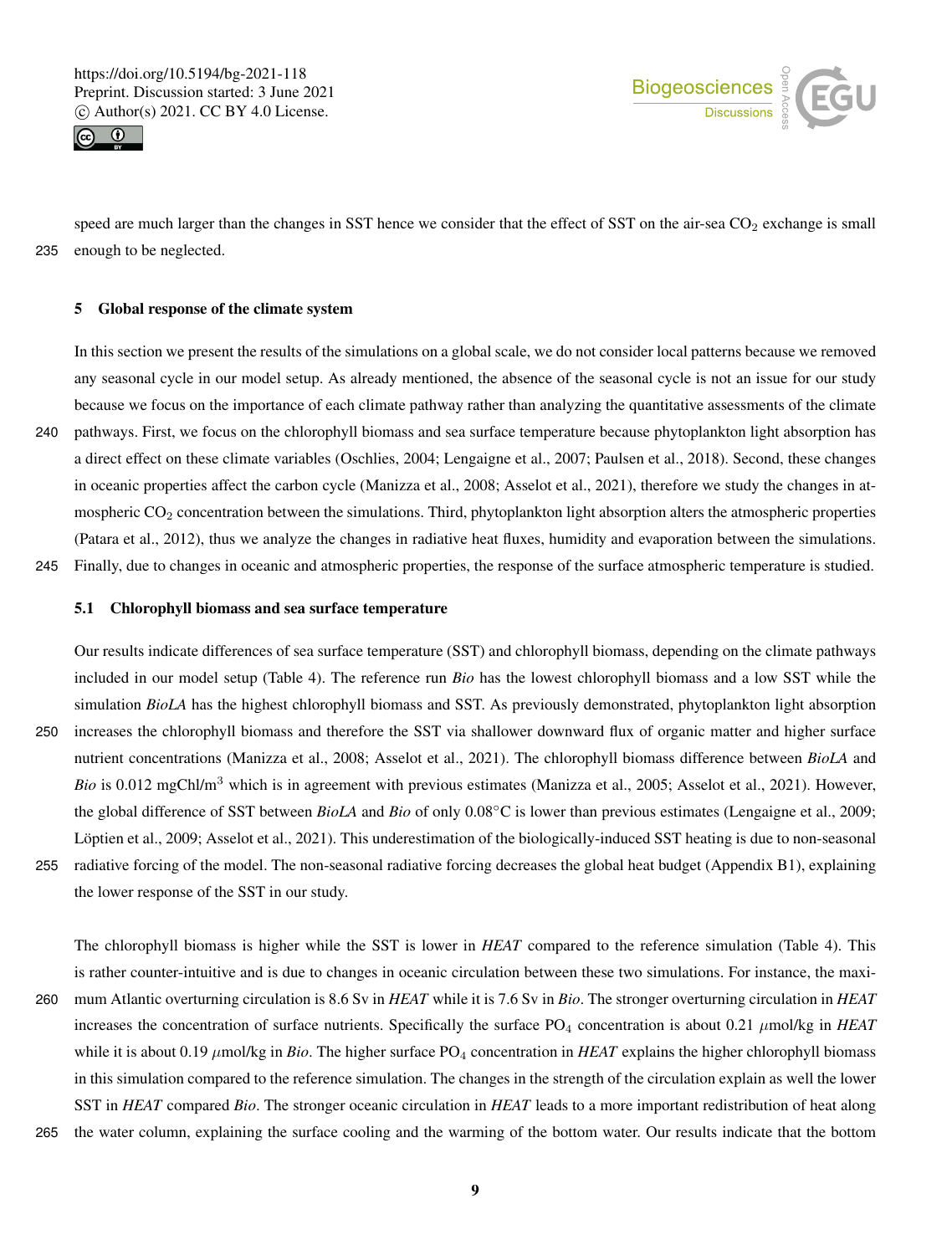



water temperature in *HEAT* is 3.57◦C while it is 3.09◦C in *Bio*.

The simulation *HCorg*, *HCorgSI* and *HCorgSol* have a higher chlorophyll biomass and SST than the reference run. Furthermore, the chlorophyll biomass and the SST are similar between the simulation *HCorg* and *HCorgSI* indicating that the 270 changes in sea-ice extent due to phytoplankton light absorption do not affect these climate variables (Appendix C1). In addition, the chlorophyll biomass and SST are higher in *HCorg* than in *HCorgSol*, indicating that the solubility factor has a negative feedback on these climate variables. Between these two simulations, the only difference is the  $CO<sub>2</sub>$ -solubility factor that can evolve freely in *HCorgSol*. In the simulation *HCorg*, the SST for the calculation of the solubility of CO<sub>2</sub> is prescribed using the values of the reference run. The SST in the reference run is lower than the SST in *HCorgSol*. Considering the physical 275 and chemical properties of the ocean, a low SST increases the solubility of  $CO_2$  (Wanninkhof, 1992). Therefore, the  $CO_2$ solubility is reduced in *HCorgSol* compared to *HCorg*, due to the higher SST in *HCorgSol*. For instance, our results indicate that on a global scale, the oceanic  $CO_2$  concentration is 27.200  $\mu$ mol/kg in *HCorgSol* while it is 27.213  $\mu$ mol/kg in *HCorg*. These changes in carbon cycle between the simulations affect the others biogeochemical cycles via the nutrient ratios (Ward et al., 2018). As a consequence, the surface  $PO_4$  concentration is about 0.216  $\mu$ mol/kg in *HCorg* and about 0.214  $\mu$ mol/kg in 280 *HCorgSol*. The higher PO<sup>4</sup> concentration at the surface in *HCorg* leads to the higher chlorophyll biomass and higher SST due

to phytoplankton light absorption compared to *HCorgSol*.

#### 5.2 Atmospheric properties

The oceanic properties differ between the simulations, thus we expect differences between the atmospheric properties in each simulation. First, we compare the atmospheric  $CO<sub>2</sub>$  concentration, then the heat fluxes, the evaporation, the specific humidity 285 and finally the surface atmospheric temperature.

## 5.2.1 Atmospheric  $CO<sub>2</sub>$  concentration

In all the simulations considering phytoplankton light absorption, the atmospheric  $CO<sub>2</sub>$  concentration is higher than in the reference run (Table 5). The atmospheric CO<sub>2</sub> concentration is the lowest in *Bio* while it is the highest in *BioLA*, with a difference of 9 ppm. The difference of CO<sup>2</sup> concentration between the simulations *BioLA* and *Bio* is lower than previous estimate (Asselot 290 et al., 2021) and is due to the non-seasonal cycle forcing (Appendix B1). As already described in Asselot et al. (2021), the higher atmospheric CO<sub>2</sub> concentration in *BioLA* is mainly explained by lower CO<sub>2</sub> solubility due to a higher SST.

In *HEAT*, the atmospheric  $CO_2$  concentration is prescribed only in the atmospheric temperature calculation, therefore the atmospheric  $CO_2$  concentration can vary due to changes in dissolved oceanic  $CO_2$ , solubility and sea-ice extent, and therefore

295 affect the other climate variables. The atmospheric CO<sub>2</sub> concentration in *HEAT* is slightly higher than in *Bio*. The chlorophyll biomass is more important in *HEAT* than in the reference simulation, indicating a higher amount of organic matter and therefore a more important remineralization rate in the ocean. During the remineralization process,  $CO<sub>2</sub>$  is produced (Sarmiento and Gruber, 2006), therefore the higher remineralization rate in *HEAT* increases the dissolved CO<sub>2</sub> concentration. On a global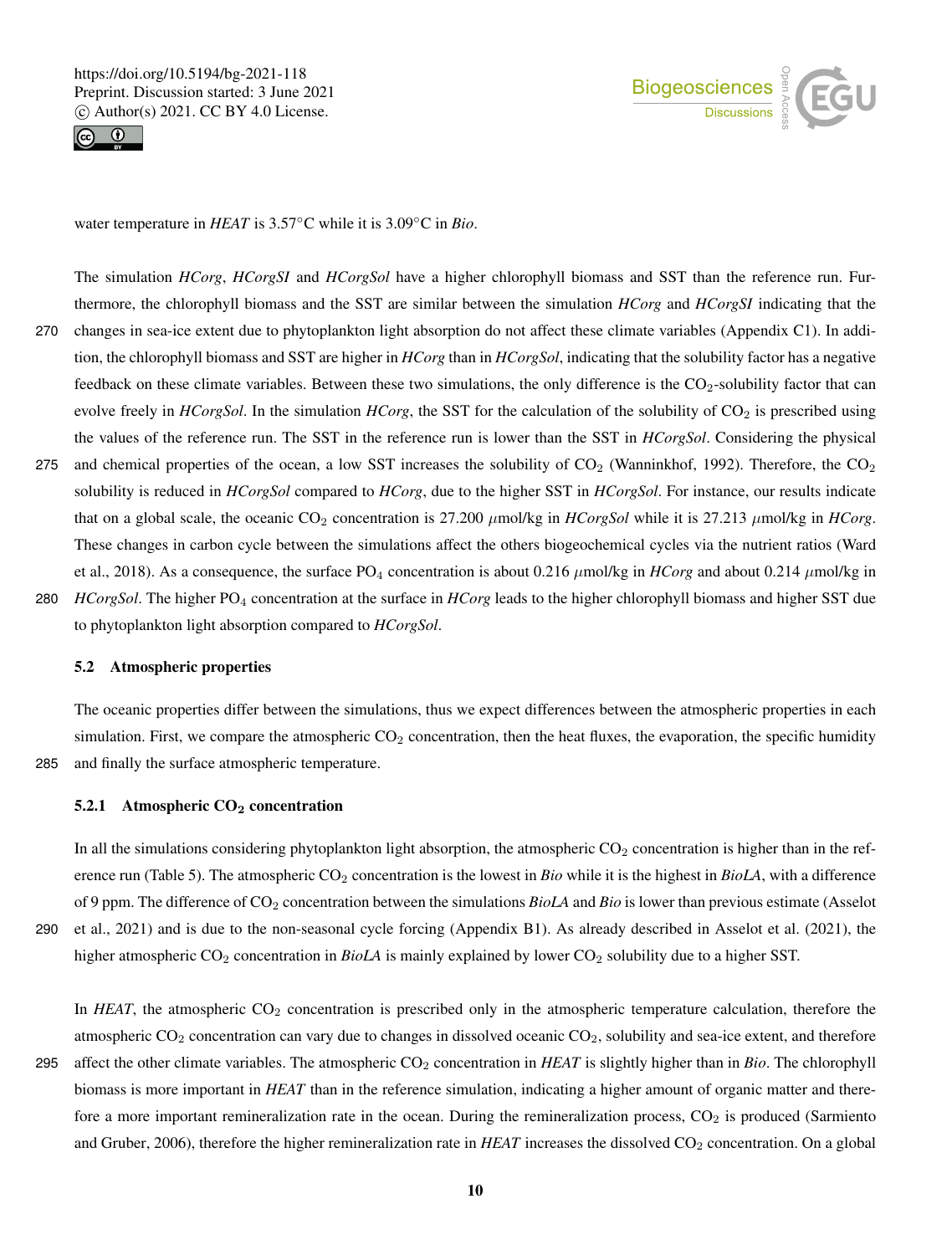



scale, our results indicate that the surface dissolved CO<sub>2</sub> is about 6.354 mol/kg in *HEAT* while it is 6.302 mol/kg in *BIO*. 300 The more important dissolved  $CO_2$  concentration in *HEAT* increases the air-sea  $CO_2$  flux and therefore the atmospheric  $CO_2$ concentration (see Eq. 4).

The atmospheric CO<sub>2</sub> concentration in *CARB* is similar to the one in *BioLA* because we prescribed the value against the one in *BioLA*.

#### 305

The simulations *HCorg*, *HCorgSI* and *HCorgSol* have a higher atmospheric CO<sub>2</sub> concentration than the reference run. This is again not surprising because these simulations consider phytoplankton light absorption which increase the atmospheric  $CO<sub>2</sub>$ concentration (Asselot et al., 2021). The atmospheric CO<sub>2</sub> concentration between *HCorg* and *HCorgSI* is similar due to the similar sea-ice extent (Appendix C1) and sea-ice thickness, the sea-ice does not have an impact on the atmospheric  $CO_2$  con-

310 centration. The slightly higher atmospheric  $CO_2$  concentration in *HCorgSol* compared to *HCorg* is due to changes in  $CO_2$ solubility between these two simulations. As described above, the CO<sup>2</sup> solubility is lower in *HCorgSol* compared to *HCorg*. As a consequence, the air-sea CO<sup>2</sup> flux is higher in *HCorgSol* compared to *HCorg*, leading to a slightly higher atmospheric CO<sup>2</sup> concentration in *HCorgSol* (Eq. 4).

# 5.2.2 Heat fluxes

315 The air-sea heat flux is divided into the net shortwave radiation, the net re-emitted longwave radiation, the sensible heat flux and the latent heat flux (Fig. 4). The simulations *HCorg* and *HCorgSI* have exactly the same heat fluxes because these simulations are identical in all points (Appendix C1). Furthermore, the simulations *BioLA* and *HCorgSol* also have the same heat fluxes. The only difference between these two simulations is the prescribed and different sea-ice extent for the calculation of the air-sea  $CO<sub>2</sub>$  flux. This change in air-sea  $CO<sub>2</sub>$  flux does not alter the air-sea heat flux explaining the identical radiative heat 320 fluxes between *BioLA* and *HCorgSol*. Finally, the heat fluxes between *CARB* and *Bio* are identical because we prescribed the

heat fluxes in *CARB* with the values of *Bio*.

The net shortwave heat flux is divided in two: the incoming shortwave radiation from the sun entering the atmosphere and the outgoing reflected shortwave radiation leaving the atmosphere. Figure 4a shows that the net shortwave heat flux is identical 325 for all the simulations and is positive. The positive values indicate that net shortwave heat flux is dominated by the flux entering the system, the incoming radiation. The incoming shortwave radiation from the sun is always identical between simulations, therefore identical net shortwave heat flux implies that the outgoing reflected shortwave radiation is as well the same between simulations due to the treatment of shortwave radiation in the atmosphere given by Weaver et al. (2001).

330 The net longwave heat flux is negative for all simulations pointing out that this flux is dominated by the upward longwave radiation leaving the atmosphere (Fig. 4b). A higher negative value of net longwave heat flux indicates a higher loss of heat in outer space. The simulations *Bio* and *CARB* have the highest net longwave heat flux while the simulation *HEAT* has the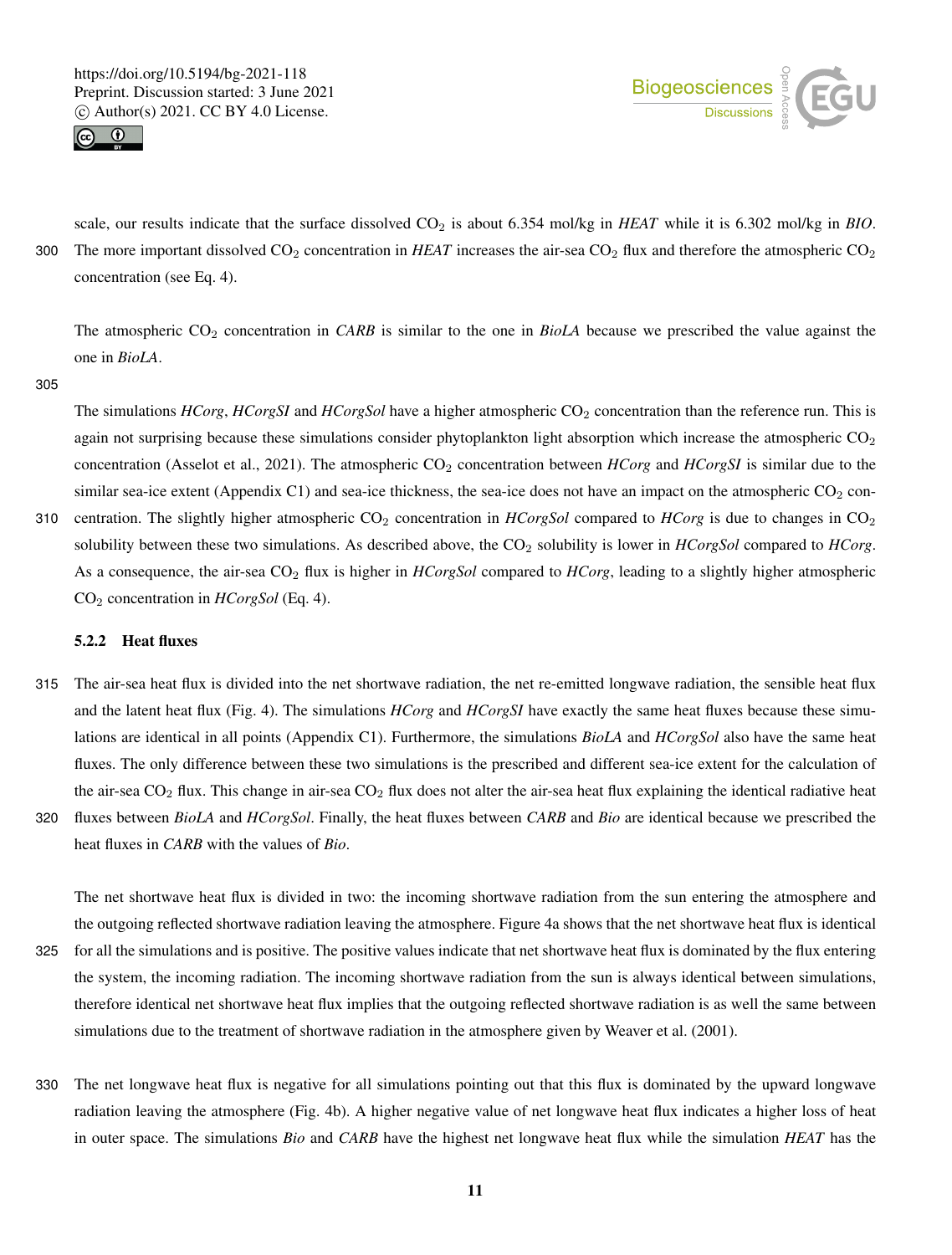



lowest heat flux, indicating that the simulation *HEAT* loses more heat than the others simulations. The higher heat loss in the simulation *HEAT* is due to a reduced amount of greenhouse gases, precisely a low specific humidity (Table 6) and atmospheric 335 CO<sub>2</sub> concentration (Table 5). The lower amount of greenhouse gases in the atmosphere permits a higher loss of heat outside the atmosphere. All the simulations considering phytoplankton light absorption, except *CARB* where the heat fluxes are prescribed, have a higher net longwave heat flux compared to *Bio*, which is rather predictable because this biogeophysical mechanism is an additional heat source.

340 The sensible heat flux depends on the atmospheric and oceanic temperature (Fanning and Weaver, 1996; Weaver et al., 2001). The sensible heat flux increases when the atmospheric temperature decreases and when the oceanic temperature increases. For the simulation *HEAT*, the sensible heat flux is the highest (Fig. 4c) because the atmospheric temperature is the lowest (Table 7). In contrast, the sensible heat flux is the lowest for the simulation *BioLA* because the gradient of temperature between the ocean and the atmosphere is low. The sensible heat flux in *HCorg* and *HCorgSI* are close to the sensible heat flux of the reference run

345 because their air-sea temperature gradients are almost similar.

The global mean latent heat flux (Fig. 4d) depends mainly on the global mean precipitation rate (Weaver et al., 2001). The precipitation rate between *BioLA*, *HCorg*, *HCorgSI* and *HCorgSol* are almost similar (Appendix D1) explaining the similar latent heat fluxes between these simulations. The precipitation rate in *HEAT* is higher than in *Bio*, explaining the higher latent 350 heat flux in *HEAT*. Furthermore, the reference run and *CARB* have the smallest latent heat flux due to the small precipitation rate for these simulations.

# 5.2.3 Specific humidity and evaporation

The specific humidity and the evaporation in *BioLA* and *HCorgSol* are similar and the same is true between the simulations *HCorg* and *HCorgSI* (Table 6). Furthermore, the specific humidity and evaporation are the lowest in the reference simulation 355 due to the lowest latent heat flux in this simulation. Including phytoplankton light absorption changes the heat budget, specifically increasing the latent heat flux and therefore increasing the specific humidity and evaporation, which is consistent with Oschlies (2004); Lengaigne et al. (2009). In *BioLA* the specific humidity increases by 0.5% and the evaporation increases by 0.11% compared to the reference run, which is lower than previous values (Patara et al., 2012). The different estimates between our results and Patara et al. (2012) may come from the non-seasonal cycle in our model setup, changing the heat budget 360 and therefore the specific humidity and evaporation rate. Moreover, the specific humidity in *HEAT* is lower than in *BioLA* due to the lower latent heat flux in the simulation *HEAT*. The evaporation depends on several pathways and one of the most important is the humidity in the atmosphere (Peixoto and Oort, 1992), the lower is the humidity the higher is the evaporation rate. As a consequence, the evaporation is higher in *HEAT* than in the simulation *BioLA*. Furthermore, the specific humidity and the evaporation increase when the atmospheric temperature rises as well (Peixoto and Oort, 1992). The specific humidity

365 and evaporation is higher in the simulations *CARB* compared to *BioLA* because the surface atmospheric temperature is higher *CARB* (Table 7). The specific humidity and evaporation in *HCorg* and *HCorgSI* are slightly lower than in *BioLA* because the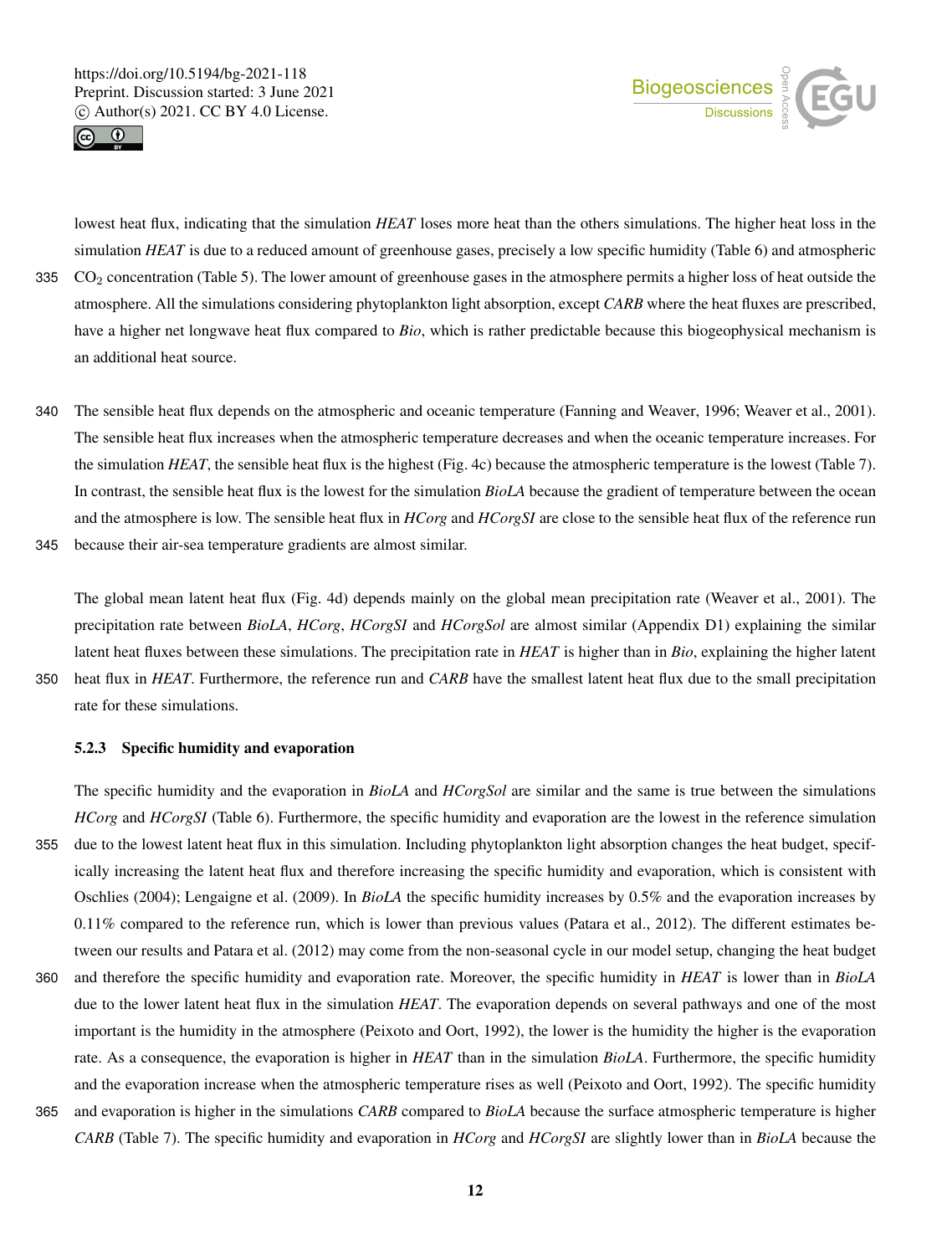



latent heat flux in *HCorg* and *HCorgSI* is slightly lower. Once the CO<sub>2</sub> solubility factor is considered (simulation *HCorgSol*), the values of the specific humidity and evaporation are similar to the values in *BioLA*. This is rather not surprising because the heat fluxes between *HCorgSol* and *BioLA* are identical.

# 370 5.2.4 Surface atmospheric temperature

The difference of atmospheric properties between simulations lead indubitably to changes of the surface atmospheric temperature (Fig. 5; Table 7). First of all, the reference simulation *Bio* has the lowest SAT because it doesn't include the additional heat source coming from the phytoplankton light absorption mechanism. The global difference of SAT between *BioLA* and *Bio* is 0.14◦C which is lower than previous estimates (Shell et al., 2003; Patara et al., 2012; Asselot et al., 2021). The small difference 375 of SAT compared to previous studies is clearly due to our model setup, with a non-seasonal solar radiation forcing.

The lower SAT in *HEAT* compared to *Bio* is due to several reasons. Even if *HEAT* considers phytoplankton light absorption, we show that the SST in *HEAT* is lower than in the reference run. Furthermore, for the SAT computation, the atmospheric CO<sup>2</sup> concentration is identical between *Bio* and *HEAT* and the specific humidity is slightly higher in *HEAT*. Therefore the 380 greenhouse gas effect between these two simulations is rather similar. However, the global net longwave heat flux decreases by  $\sim$ 0.2 W/m<sup>2</sup> in *HEAT*, leading to a cooling of the atmosphere. The combination of these different reasons explains the slightly lower SAT in *HEAT* compared to the reference simulation.

For the simulation *CARB*, the concentration of greenhouse gases (atmospheric  $CO<sub>2</sub>$  and specific humidity) is higher than 385 in *Bio* while the air-sea heat fluxes are identical. As a consequence, more heat is trapped in the atmosphere and the SAT increases by 0.71◦C compared to the reference run.

The sea-ice extent and thickness are identical between *HCorg* and *HCorgSI* (Appendix C1), resulting in identical response of the climate system and identical SAT. The specific humidity and the atmospheric  $CO<sub>2</sub>$  concentration are slightly higher in 390 *HCorg* compared to *Bio*. This slightly higher greenhouse gas concentration leads to a small increase in SAT of *HCorg* com-

In *HCorgSol* the atmospheric CO<sub>2</sub> concentration and the specific humidity are higher than in the reference simulation. However, the sensible heat flux and the net longwave heat flux are lower in *HCorgSol*. Even if the greenhouse gases concentrations 395 are higher, the reduced in air-sea heat fluxes lead to a slight decrease in SAT in the simulation *HCorgSol* compared to *Bio*.

## 6 Conclusions

pared to *Bio*.

To study how phytoplankton light absorption alters the surface atmospheric temperature via air-sea heat and  $CO<sub>2</sub>$  exchange, we use the EcoGENIE model (Ward et al., 2018). For the first time, we compare the role of these individual fluxes and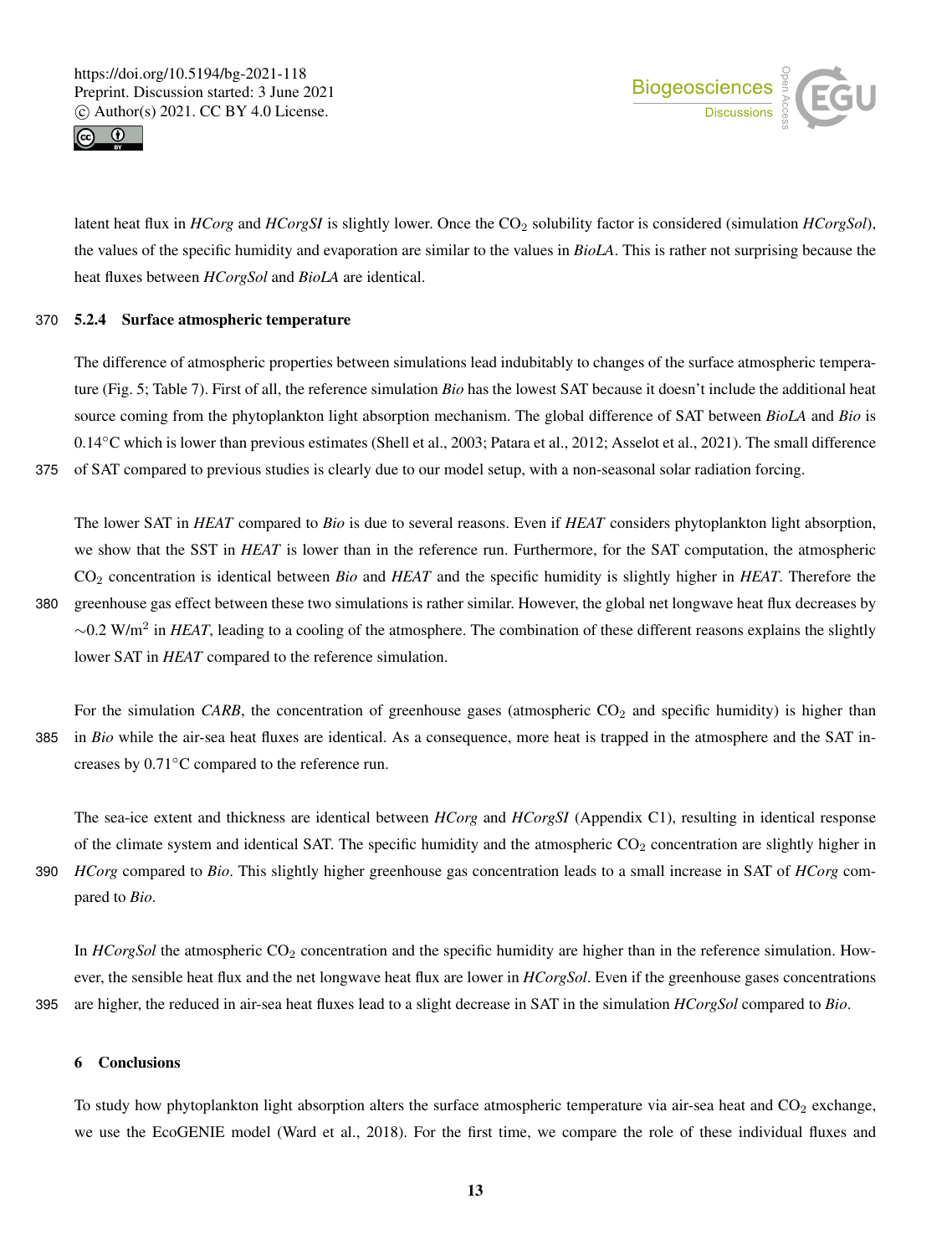



quantify their influence on the biologically-induced atmospheric warming. We show that without any seasonality and with all 400 the climate pathways included, the surface atmospheric temperature increases by  $0.14^{\circ}$ C due to phytoplankton light absorption. As suggested by Capone et al. (1998); Oschlies (2004); Wetzel et al. (2006), phytoplankton light absorption changes the air-sea heat flux. Our results indicate that when only this air-sea interaction is considered, the atmosphere cools by 0.02◦C compared to a simulation without the biogeophysical mechanism. Moreover, when only the air-sea  $CO<sub>2</sub>$  exchange is considered, the atmospheric temperature increases by  $0.71°C$ . Clearly, our results indicate that the air-sea  $CO<sub>2</sub>$  exchange has a more important 405 effect than the air-sea heat flux on the phytoplankton-induced warming of the atmosphere. With our model setup, the sea-ice extent and thickness slightly vary between simulations, therefore sea-ice processes hardly affect the air-sea  $CO<sub>2</sub>$  flux and thus the climate system. Moreover, including the solubility pathway changes the heat fluxes, specifically reducing the sensible heat

- flux and the net longwave heat flux compared to the reference simulation. As a consequence, this climate pathway has a negative effect on the atmospheric temperature. To conclude, phytoplankton light absorption influences the climate pathways at the 410 ocean-atmosphere interface, particularly the air-sea  $CO<sub>2</sub>$  exchange that is important for the phytoplankton-induced atmospheric warming. For future work, more studies with higher complexity models are necessary to make quantitative assessments rather
- than qualitative assessments as in our study. For instance, a model with a dynamic atmosphere such as PLASIM-GENIE (Holden et al., 2016) could be a good aspiration to complete our study. Observations and modeling studies indicate that positively buoyant phytoplankton groups, such as cyanobacteria, are important to study the climate system (Sonntag and Hense, 415 2011; Paulsen et al., 2018; Wurl et al., 2018). Implementing these microorganisms to assess our research question could be a
- beneficial follow-up of our study. Moreover, similar simulations must be conducted with a seasonal variation of the shortwave radiation to better understand the role of phytoplankton in the climate system.

*Code availability.* The code for the model is hosted on GitHub and can be obtained by cloning or downloading: https://zenodo.org/record/4733736. The configuration file is named "RA.ECO.ra32lv.FeTDTL.36x36x32" and can be found in the directory "EcoGENIE\_LA/genie-main/configs".

420 The user-configuration files to run the experiments can be found in the directory "EcoGENIE\_LA/genie-userconfigs/RA/Asselotetal\_BG". Details of the code installation and basic model configuration can be found on a PDF file (https://www.seao2.info/cgenie/docs/muffin.pdf). Finally, section 9 of the manual provides tutorials on the ECOGEM ecosystem model.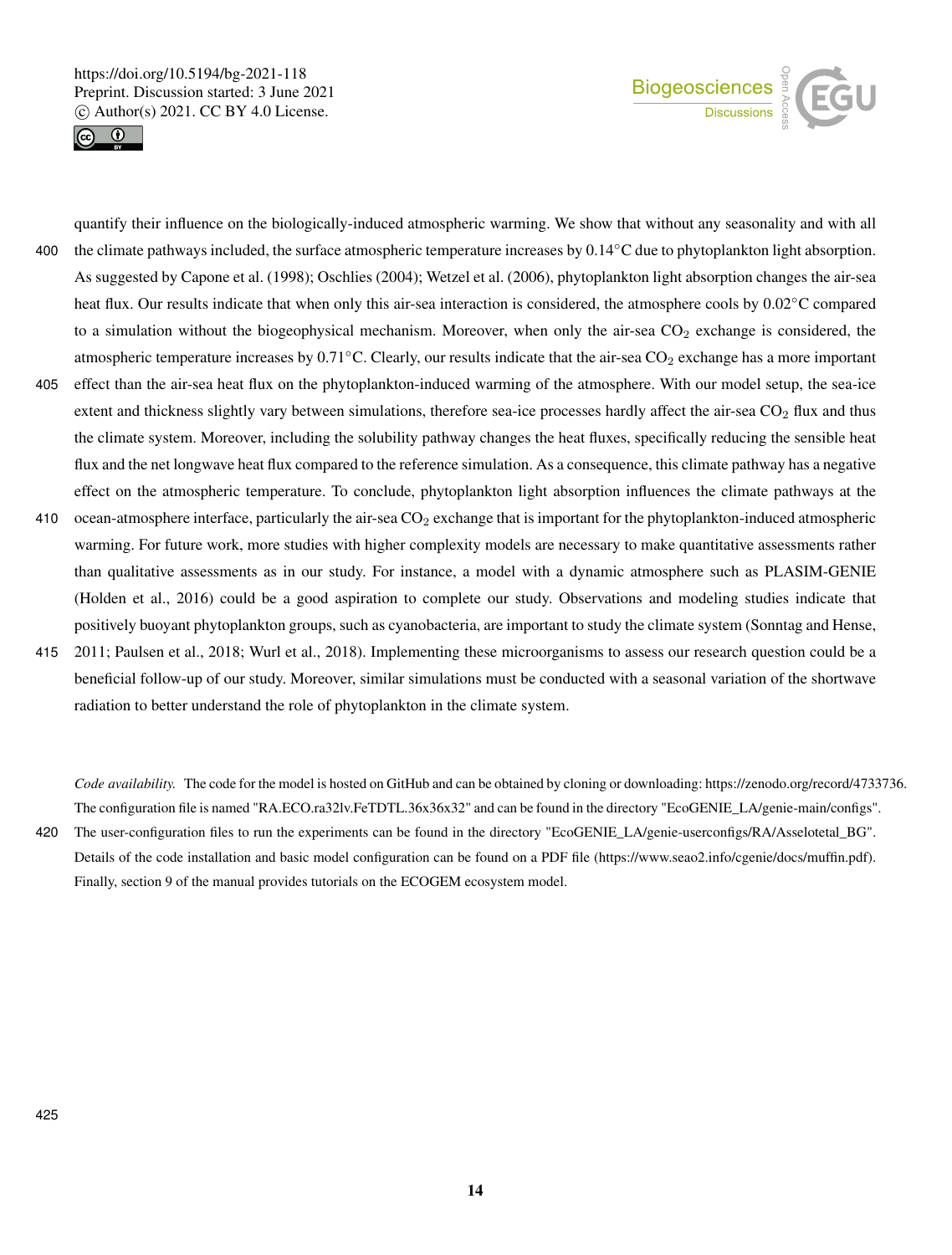



#### Appendix A: Plankton functional types

We base our ecosystem community on the community described by Ward et al. (2018). However, instead of using 16 plankton functional types (PFTs) we only use 2 PFTs: one phytoplankton group and one zooplankton group (Appendix A1). We show 430 that the complexity of the ecosystem does not have an important impact on the climate system compared to the effect of phytoplankton light absorption (Asselot et al., 2021). Therefore we reduced the ecosystem complexity to increase the computational time of the model.

#### Appendix B: Seasonal and non-seasonal cycle

We compare two model simulations with phytoplankton light absorption. The model setups are similar except that we switched 435 off the seasonal cycle in one simulation. Turning off the seasonal cycle decreases the SST by  $0.77^{\circ}$ C. Furthermore, the difference of atmospheric  $CO_2$  concentration is 6 ppm. This difference is due to different SST and therefore  $CO_2$  solubility between these simulations. These results indicate that switching off the seasonal cycle damps the response of the climate system to phytoplankton light absorption. Our results without seasonality indicate that the difference of SST between BioLA and Bio is 0.14◦C. Similar simulations have been conducted with a seasonal cycle and the SST difference is 0.33◦C (Asselot et al., 2021).

440 The absence of a seasonal cycle reduces the difference of SST between the simulations with and without phytoplankton light absorption.

#### Appendix C: Sea-ice

The global sea-ice cover and the global sea-ice area between the simulations HCorg and HCorgSI are identical, explaining their identical climate state. Moreover, the variation of sea-ice between all simulations is small. The maximum global sea-ice 445 cover of 1.42% occurs between the simulations CARB and HCorgSol.

#### Appendix D: Precipitation

Slight fluctuations in precipitation are visible in the Appendix D1. First of all, the precipitation between *BioLA* and *HCorgSol* are similar and the same is true for the precipitation between *HCorg* and *HCorgSI*. The precipitation rate is the highest in the simulation *BioLA* due to the important specific humidity. In contrast, *HEAT* has a low specific humidity explaining the lowest 450 precipitation rate for this simulation.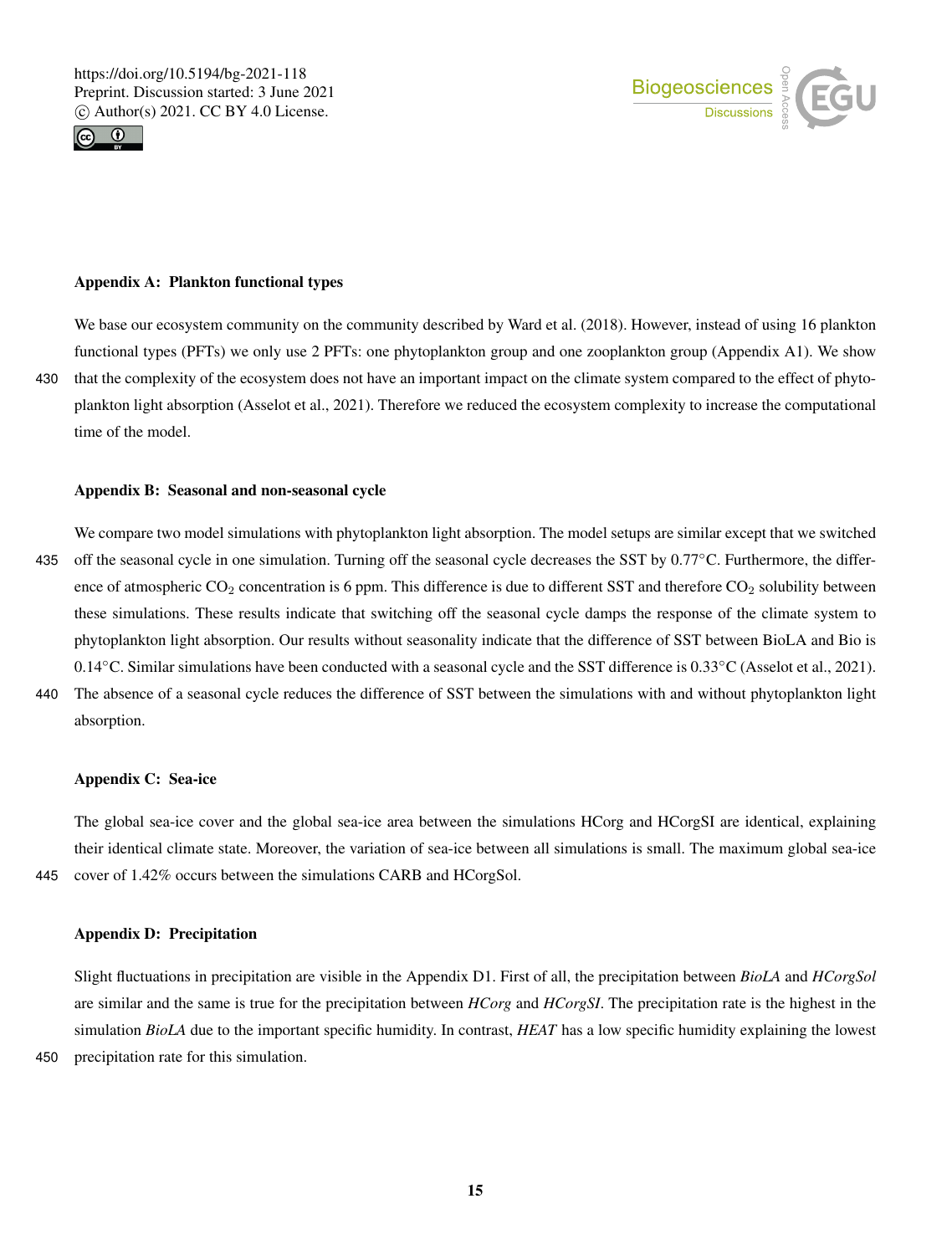



*Author contributions.* All authors designed and developed the concept of the study. RA performed the analysis of the model outputs with inputs from IH. RA drafted the initial version of the manuscript in collaboration with IH. All co-authors read and reviewed the final version of the manuscript.

*Competing interests.* The authors declare that they have no conflict of interest.

455

*Acknowledgements.* Our special thanks go to Félix Pellerin, Maike Scheffold and Laurin Steidle for their valuable comments on the early version of this manuscript. This work was supported by the Center for Earth System Research and Sustainability (CEN), University of Hamburg, and contributes to the Cluster of Excellence "CLICCS - Climate, Climatic Change, and Society".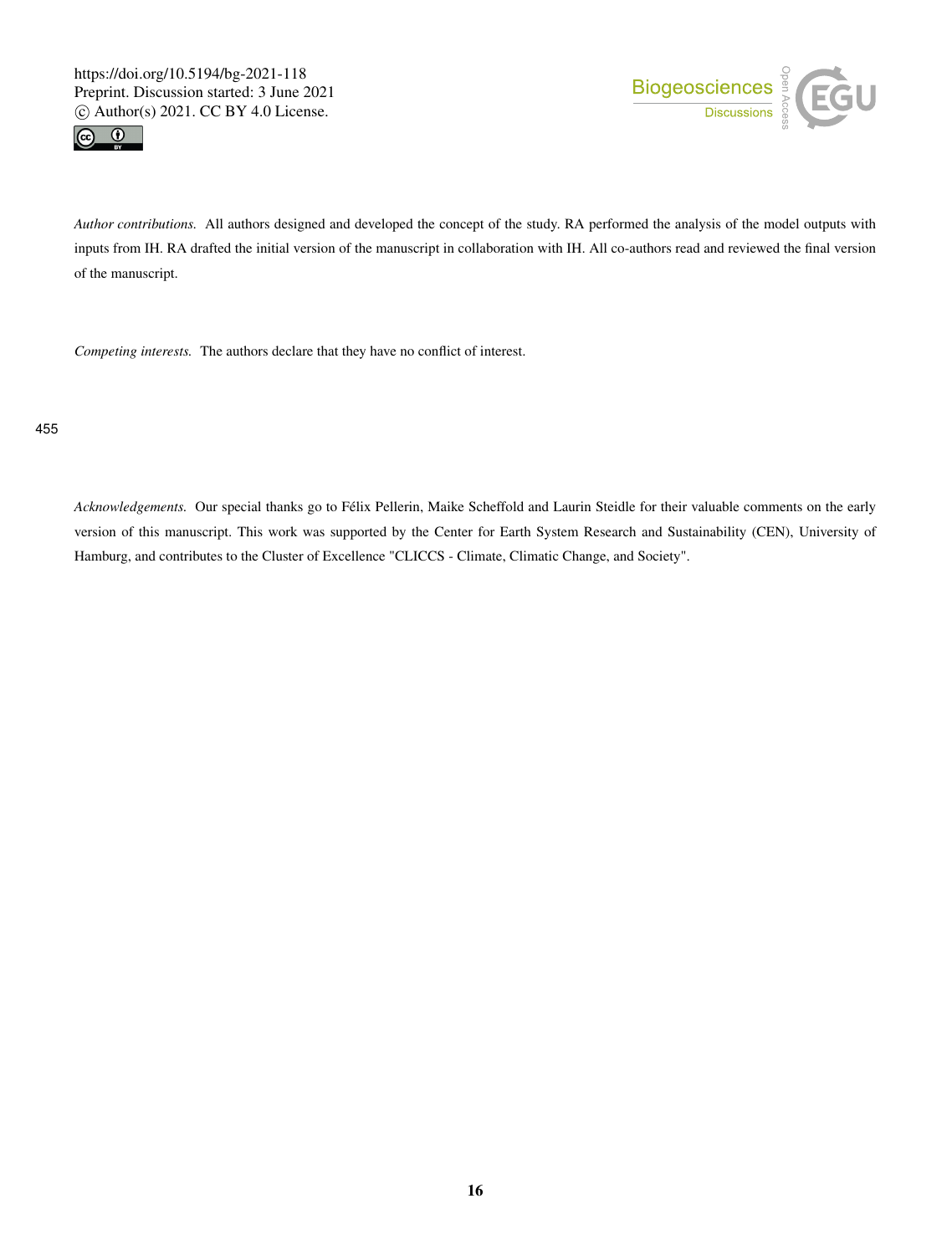



### References

- 460 Adloff, M., Greene, S. E., Parkinson, I. J., Naafs, B. D. A., Preston, W., Ridgwell, A., Lunt, D. J., Jiménez, J. M. C., and Monteiro, F. M.: Unravelling the sources of carbon emissions at the onset of Oceanic Anoxic Event (OAE) 1a, Earth and Planetary Science Letters, 530, 115 947, 2020.
	- Alvarez, S. A., Gibbs, S. J., Bown, P. R., Kim, H., Sheward, R. M., and Ridgwell, A.: Diversity decoupled from ecosystem function and resilience during mass extinction recovery, Nature, 574, 242–245, 2019.
- 465 Anderson, W., Gnanadesikan, A., Hallberg, R., Dunne, J., and Samuels, B.: Impact of ocean color on the maintenance of the Pacific Cold Tongue, Geophysical Research Letters, 34, 2007.
	- Asselot, R., Lunkeit, F., Holden, P. B., and Hense, I.: The relative importance of phytoplankton light absorption and ecosystem complexity in an Earth system model, in review, 2021.

Cameron, D. R., Lenton, T. M., Ridgwell, A. J., Shepherd, J. G., Marsh, R., and Yool, A.: A factorial analysis of the marine carbon cycle and 470 ocean circulation controls on atmospheric CO2, Global Biogeochemical Cycles, 19, 2005.

Capone, D. G., Subramaniam, A., Montoya, J. P., Voss, M., Humborg, C., Johansen, A. M., Siefert, R. L., and Carpenter, E. J.: An extensive bloom of the N2-fixing cyanobacterium Trichodesmium erythraeum in the central Arabian Sea, Marine Ecology Progress Series, 172, 281–292, 1998.

Claussen, M., Mysak, L., Weaver, A., Crucifix, M., Fichefet, T., Loutre, M.-F., Weber, S., Alcamo, J., Alexeev, V., Berger, A., Calov, R.,

475 Ganopolski, A., Goosse, H., Lohmann, G., Lunkeit, F., Mokhov, I., Petoukhov, V., Stone, P., and Wang, W.: Earth system models of intermediate complexity: closing the gap in the spectrum of climate system models, Climate dynamics, 18, 579–586, 2002.

Colbourn, G.: Weathering effects on the carbon cycle in an Earth System Model, Ph.D. thesis, University of East Anglia, 2011.

Edwards, N. R. and Marsh, R.: Uncertainties due to transport-parameter sensitivity in an efficient 3-D ocean-climate model, Climate Dynamics, 24, 415–433, 2005.

- 480 Fanning, A. F. and Weaver, A. J.: An atmospheric energy-moisture balance model: Climatology, interpentadal climate change, and coupling to an ocean general circulation model, Journal of Geophysical Research: Atmospheres, 101, 15 111–15 128, 1996.
	- Gnanadesikan, A. and Anderson, W. G.: Ocean water clarity and the ocean general circulation in a coupled climate model, Journal of Physical Oceanography, 39, 314–332, 2009.
- Greene, S., Ridgwell, A., Kirtland Turner, S., Schmidt, D. N., Pälike, H., Thomas, E., Greene, L., and Hoogakker, B.: Early Cenozoic 485 decoupling of climate and carbonate compensation depth trends, Paleoceanography and paleoclimatology, 34, 930–945, 2019.
	- Hense, I.: Regulative feedback mechanisms in cyanobacteria-driven systems: a model study, Marine Ecology Progress Series, 339, 41–47, 2007.

Holden, P. B., Edwards, N. R., Fraedrich, K., Kirk, E., Lunkeit, F., and Zhu, X.: PLASIM–GENIE v1. 0: a new intermediate complexity AOGCM, Geoscientific Model Development, 9, 3347–3361, 2016.

- 490 Kahru, M., Leppanen, J.-M., and Rud, O.: Cyanobacterial blooms cause heating of the sea surface, Marine Ecology Progress Series, 101, 1–7, 1993.
	- Knutson, T. R. and Tuleya, R. E.: Impact of CO<sub>2</sub>-induced warming on simulated hurricane intensity and precipitation: Sensitivity to the choice of climate model and convective parameterization, Journal of climate, 17, 3477–3495, 2004.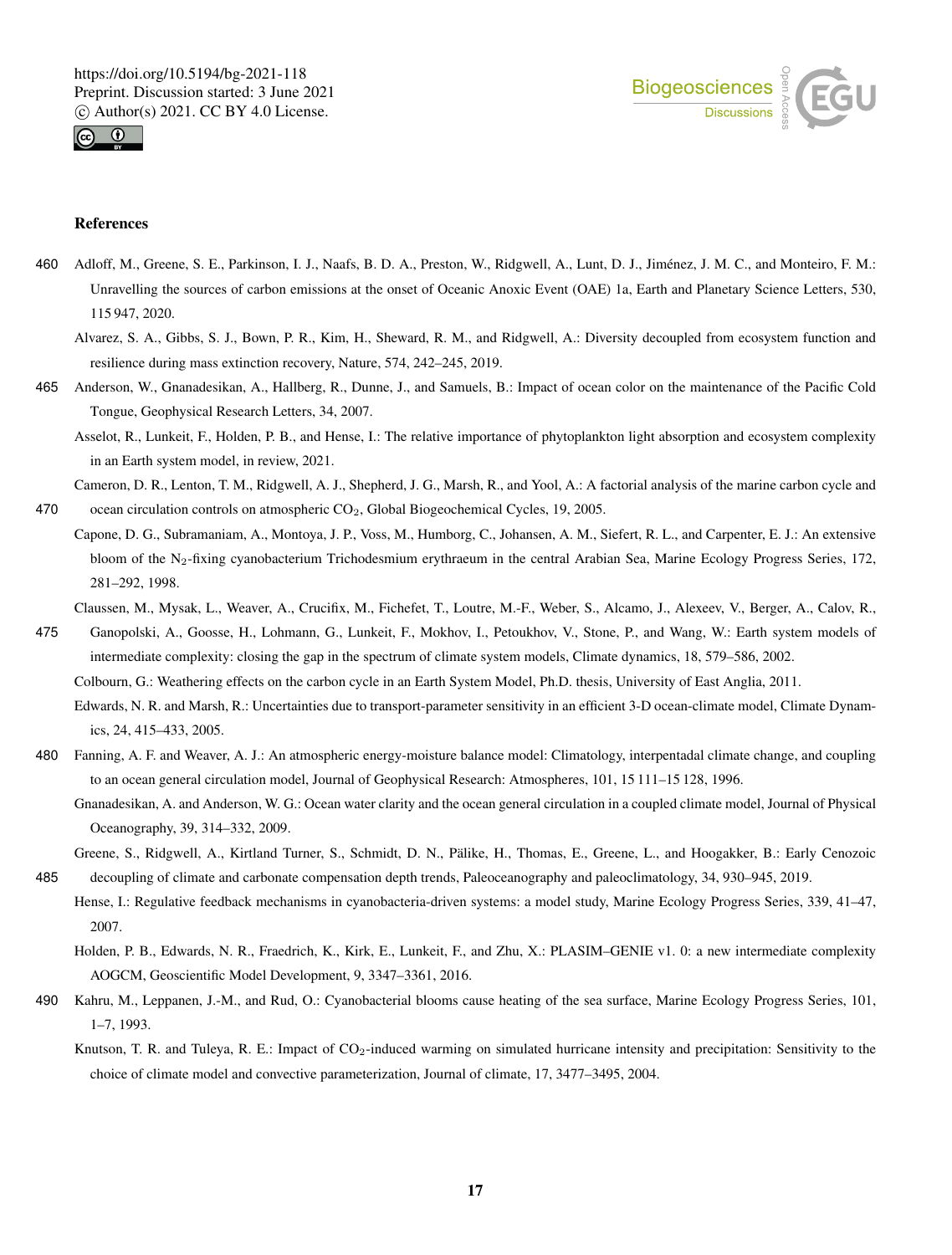



- Kowalczuk, P., Sagan, S., Makarewicz, A., Meler, J., Borzycka, K., Zabłocka, M., Zdun, A., Konik, M., Darecki, M., Granskog, M. A., 495 et al.: Bio-optical properties of surface waters in the Atlantic water inflow region off Spitsbergen (Arctic Ocean), Journal of Geophysical Research: Oceans, 124, 1964–1987, 2019.
	- Lengaigne, M., Menkes, C., Aumont, O., Gorgues, T., Bopp, L., André, J.-M., and Madec, G.: Influence of the oceanic biology on the tropical Pacific climate in a coupled general circulation model, Climate Dynamics, 28, 503–516, 2007.
- Lengaigne, M., Madec, G., Bopp, L., Menkes, C., Aumont, O., and Cadule, P.: Bio-physical feedbacks in the Arctic Ocean using an Earth 500 system model, Geophysical Research Letters, 36, 2009.
	- Lenton, T., Williamson, M., Edwards, N., Marsh, R., Price, A., Ridgwell, A., Shepherd, J., Cox, S., et al.: Millennial timescale carbon cycle and climate change in an efficient Earth system model, Climate Dynamics, 26, 687, 2006.
- Lenton, T., Marsh, R., Price, A., Lunt, D., Aksenov, Y., Annan, J., Cooper-Chadwick, T., Cox, S., Edwards, N., Goswami, S., et al.: Effects of atmospheric dynamics and ocean resolution on bi-stability of the thermohaline circulation examined using the Grid ENabled Integrated 505 Earth system modelling (GENIE) framework, Climate Dynamics, 29, 591–613, 2007.
	- Lewis, M. R., Cullen, J. J., and Platt, T.: Phytoplankton and thermal structure in the upper ocean: consequences of nonuniformity in chlorophyll profile, Journal of Geophysical Research: Oceans, 88, 2565–2570, 1983.
		- Löptien, U., Eden, C., Timmermann, A., and Dietze, H.: Effects of biologically induced differential heating in an eddy-permitting coupled ocean-ecosystem model, Journal of Geophysical Research: Oceans, 114, 2009.
- 510 Mahowald, N. M., Yoshioka, M., Collins, W. D., Conley, A. J., Fillmore, D. W., and Coleman, D. B.: Climate response and radiative forcing from mineral aerosols during the last glacial maximum, pre-industrial, current and doubled-carbon dioxide climates, Geophysical Research Letters, 33, 2006.
	- Manizza, M., Le Quéré, C., Watson, A. J., and Buitenhuis, E. T.: Bio-optical feedbacks among phytoplankton, upper ocean physics and sea-ice in a global model, Geophysical Research Letters, 32, 2005.
- 515 Manizza, M., Le Quéré, C., Watson, A. J., and Buitenhuis, E. T.: Ocean biogeochemical response to phytoplankton-light feedback in a global model, Journal of Geophysical Research: Oceans, 113, 2008.
	- Marsh, R., Müller, S., Yool, A., and Edwards, N.: Incorporation of the C-GOLDSTEIN efficient climate model into the GENIE framework: "eb\_go\_gs" configurations of GENIE, Geoscientific Model Development, 4, 957–992, 2011.
- Meyer, K., Ridgwell, A., and Payne, J.: The influence of the biological pump on ocean chemistry: implications for long-term trends in marine 520 redox chemistry, the global carbon cycle, and marine animal ecosystems, Geobiology, 14, 207–219, 2016.
	- Murtugudde, R., Beauchamp, J., McClain, C. R., Lewis, M., and Busalacchi, A. J.: Effects of penetrative radiation on the upper tropical ocean circulation, Journal of Climate, 15, 470–486, 2002.
		- Ödalen, M., Nycander, J., Oliver, K. I., Brodeau, L., and Ridgwell, A.: The influence of the ocean circulation state on ocean carbon storage and CO<sup>2</sup> drawdown potential in an Earth system model, Biogeosciences, 15, 1367–1393, 2018.
- 525 Oschlies, A.: Feedbacks of biotically induced radiative heating on upper-ocean heat budget, circulation, and biological production in a coupled ecosystem-circulation model, Journal of Geophysical Research: Oceans, 109, 2004.
	- Patara, L., Vichi, M., Masina, S., Fogli, P. G., and Manzini, E.: Global response to solar radiation absorbed by phytoplankton in a coupled climate model, Climate dynamics, 39, 1951–1968, 2012.
- Paulsen, H., Ilyina, T., Jungclaus, J. H., Six, K. D., and Stemmler, I.: Light absorption by marine cyanobacteria affects tropical climate mean 530 state and variability, Earth System Dynamics, 9, 1283–1300, 2018.
	- Peixoto, J. P. and Oort, A. H.: Physics of climate, 1992.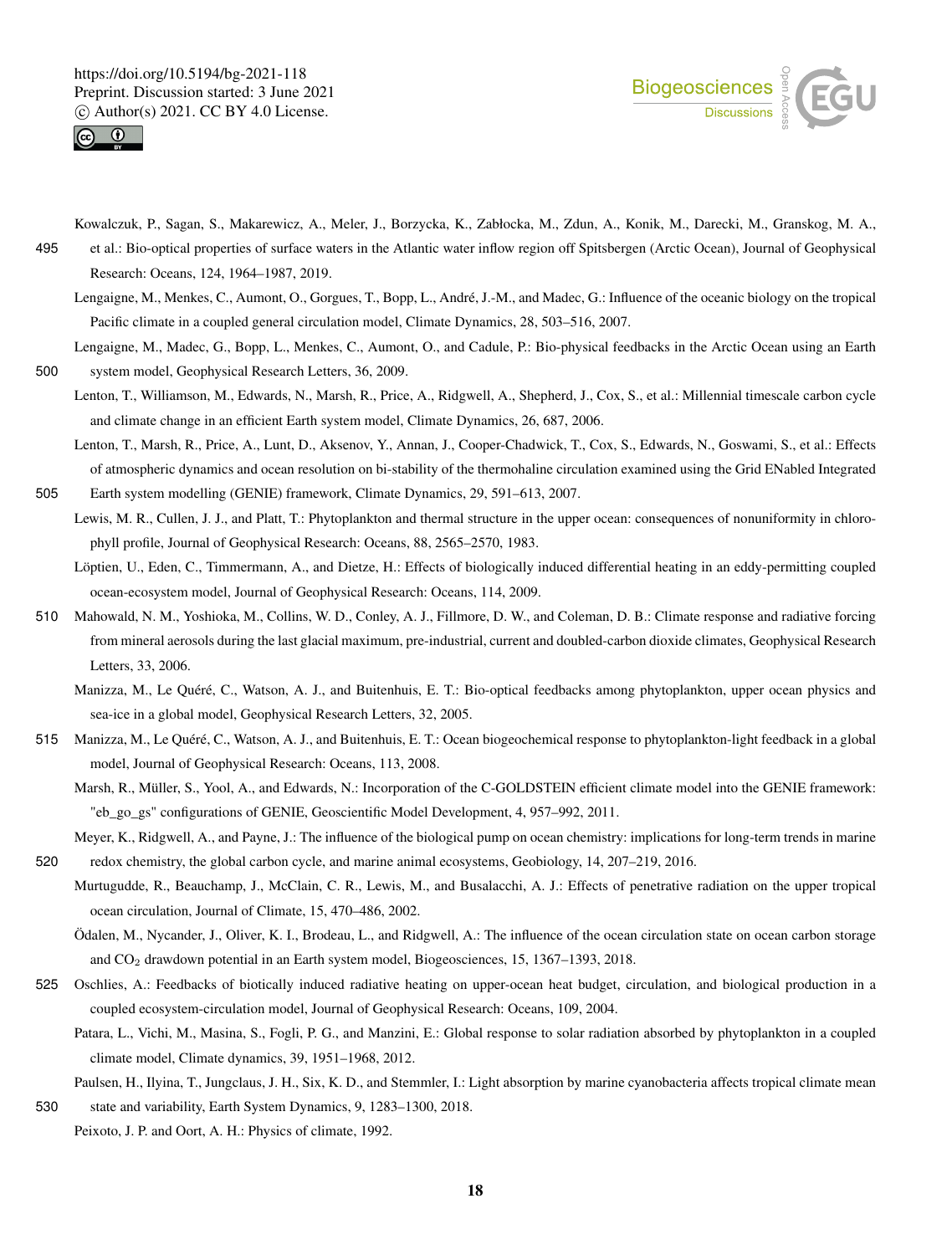



Reinhard, C. T., Planavsky, N. J., Ward, B. A., Love, G. D., Le Hir, G., and Ridgwell, A.: The impact of marine nutrient abundance on early eukaryotic ecosystems, Geobiology, 18, 139–151, 2020.

Ridgwell, A., Hargreaves, J., Edwards, N. R., Annan, J., Lenton, T. M., Marsh, R., Yool, A., and Watson, A.: Marine geochemical data 535 assimilation in an efficient Earth system Model of global biogeochemical cycling, Biogeosciences, 4, 87–104, 2007.

Sarmiento, J. L. and Gruber, N.: Ocean biogeochemical dynamics, Princeton University Press, 2006.

Sathyendranath, S., Gouveia, A. D., Shetye, S. R., Ravindran, P., and Platt, T.: Biological control of surface temperature in the Arabian Sea, Nature, 349, 54, 1991.

Shell, K., Frouin, R., Nakamoto, S., and Somerville, R.: Atmospheric response to solar radiation absorbed by phytoplankton, Journal of 540 Geophysical Research: Atmospheres, 108, 2003.

Sonntag, S. and Hense, I.: Phytoplankton behavior affects ocean mixed layer dynamics through biological-physical feedback mechanisms, Geophysical Research Letters, 38, 2011.

Tett, P.: The photic zone, Light and Life in the Sea, pp. 59–87, 1990.

Wanninkhof, R.: Relationship between wind speed and gas exchange over the ocean, Journal of Geophysical Research: Oceans, 97, 7373– 545 7382, 1992.

Ward, B. A., Wilson, J. D., Death, R., Monteiro, F. M., Yool, A., and Ridgwell, A.: EcoGEnIE 1.0: plankton ecology in the cGEnIE Earth system model, Geoscientific Model Development, 11, 4241–4267, 2018.

Weaver, A. J., Eby, M., Wiebe, E. C., Bitz, C. M., Duffy, P. B., Ewen, T. L., Fanning, A. F., Holland, M. M., MacFadyen, A., Matthews, H. D., et al.: The UVic Earth System Climate Model: Model description, climatology, and applications to past, present and future climates,

550 Atmosphere-Ocean, 39, 361–428, 2001.

Wetzel, P., Maier-Reimer, E., Botzet, M., Jungclaus, J., Keenlyside, N., and Latif, M.: Effects of ocean biology on the penetrative radiation in a coupled climate model, Journal of Climate, 19, 3973–3987, 2006.

Williamson, M., Lenton, T., Shepherd, J., and Edwards, N.: An efficient numerical terrestrial scheme (ENTS) for Earth system modeling, Ecological Modelling, 198, 362–374, 2006.

555 Wilson, J., Monteiro, F., Schmidt, D., Ward, B., and Ridgwell, A.: Linking marine plankton ecosystems and climate: a new modeling approach to the warm early Eocene climate, Paleoceanography and Paleoclimatology, 33, 1439–1452, 2018.

Wurl, O., Bird, K., Cunliffe, M., Landing, W. M., Miller, U., Mustaffa, N. I. H., Ribas-Ribas, M., Witte, C., and Zappa, C. J.: Warming and inhibition of salinization at the ocean's surface by cyanobacteria, Geophysical research letters, 45, 4230–4237, 2018.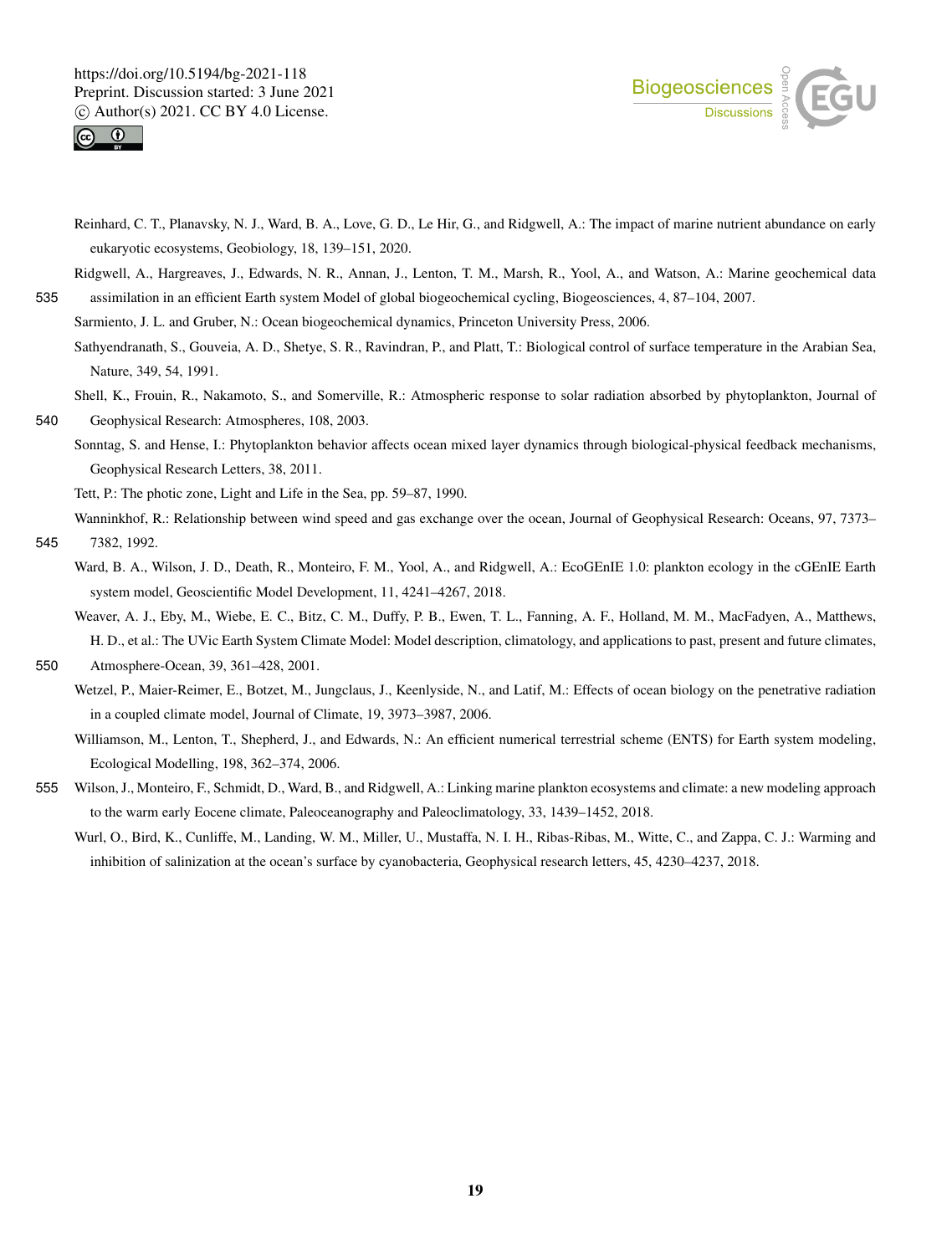





Figure 1. Representation of the four different biologically-induced pathways that affect the atmospheric temperature. (1) Marine biota via phytoplankton light absorption increases the SST, changing therefore the air-sea heat exchange and the atmospheric temperature. (2) Changes in SST also alter the solubility of  $CO<sub>2</sub>$  and its dissolved concentration. In turn, changes in dissolved  $CO<sub>2</sub>$  concentrations alter the air-sea  $CO<sub>2</sub>$ exchange and thus the greenhouse gas effect. (3) Phytoplankton light absorption modifies the marine biogeochemical cycles and particularly the export production of carbon. These changes in export production of carbon modify the dissolved  $CO<sub>2</sub>$  concentration and the greenhouse gas effect. (4) A warmer surface of the ocean can decrease the sea-ice extent. A reduction of sea-ice cover increases the air-sea CO<sub>2</sub> exchange area, changing the greenhouse gas concentrations. SAT = surface atmospheric temperature. SST = sea surface temperature. CaCO<sub>3</sub> = calcium carbonate. POC = particulate organic carbon. DOC = dissolved organic carbon.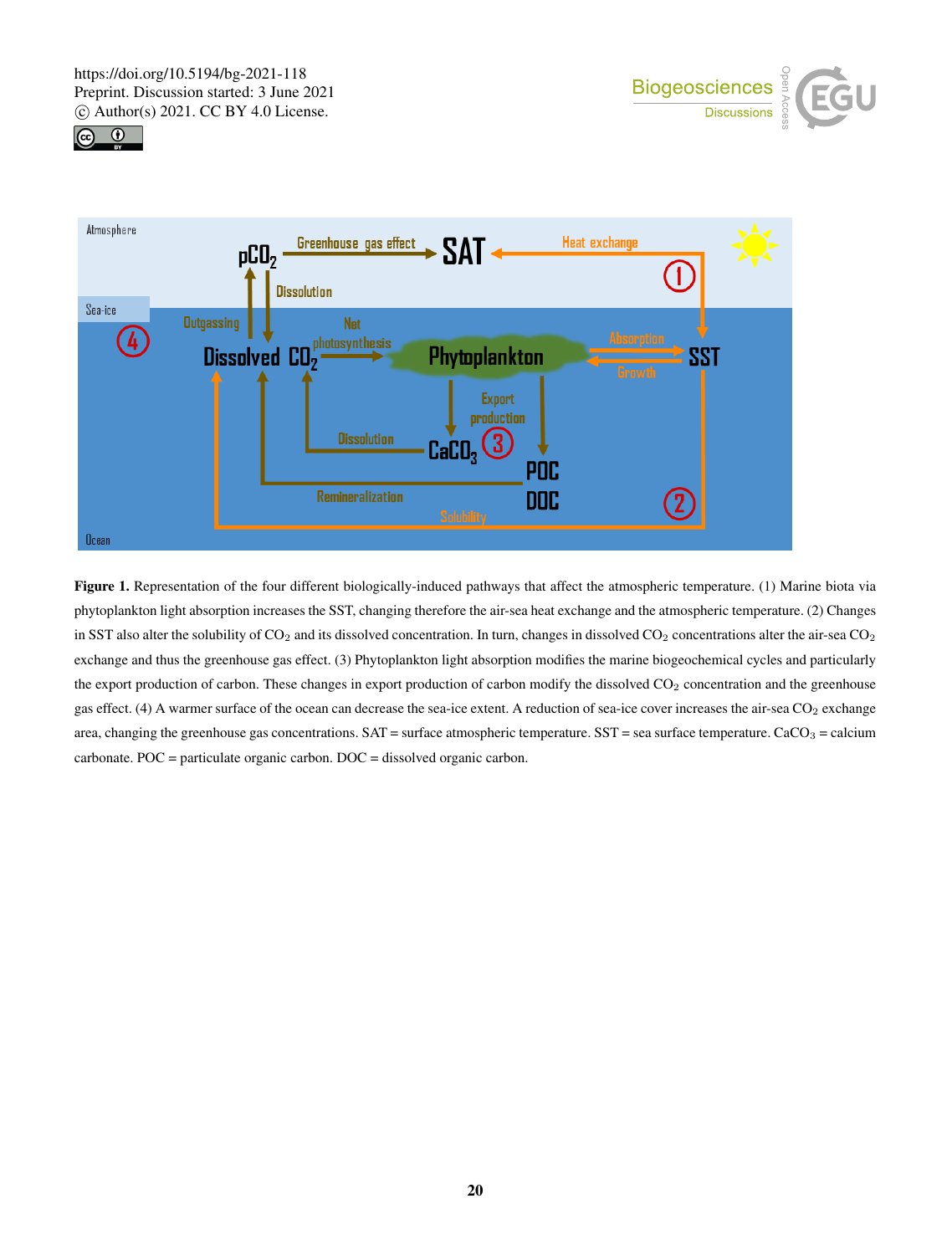https://doi.org/10.5194/bg-2021-118 Preprint. Discussion started: 3 June 2021  $\overline{c}$  Author(s) 2021. CC BY 4.0 License.<br> $\overline{c}$ 







Figure 2. Representation of the components of the EcoGENIE model. The black arrows indicate the link between the different climatic components.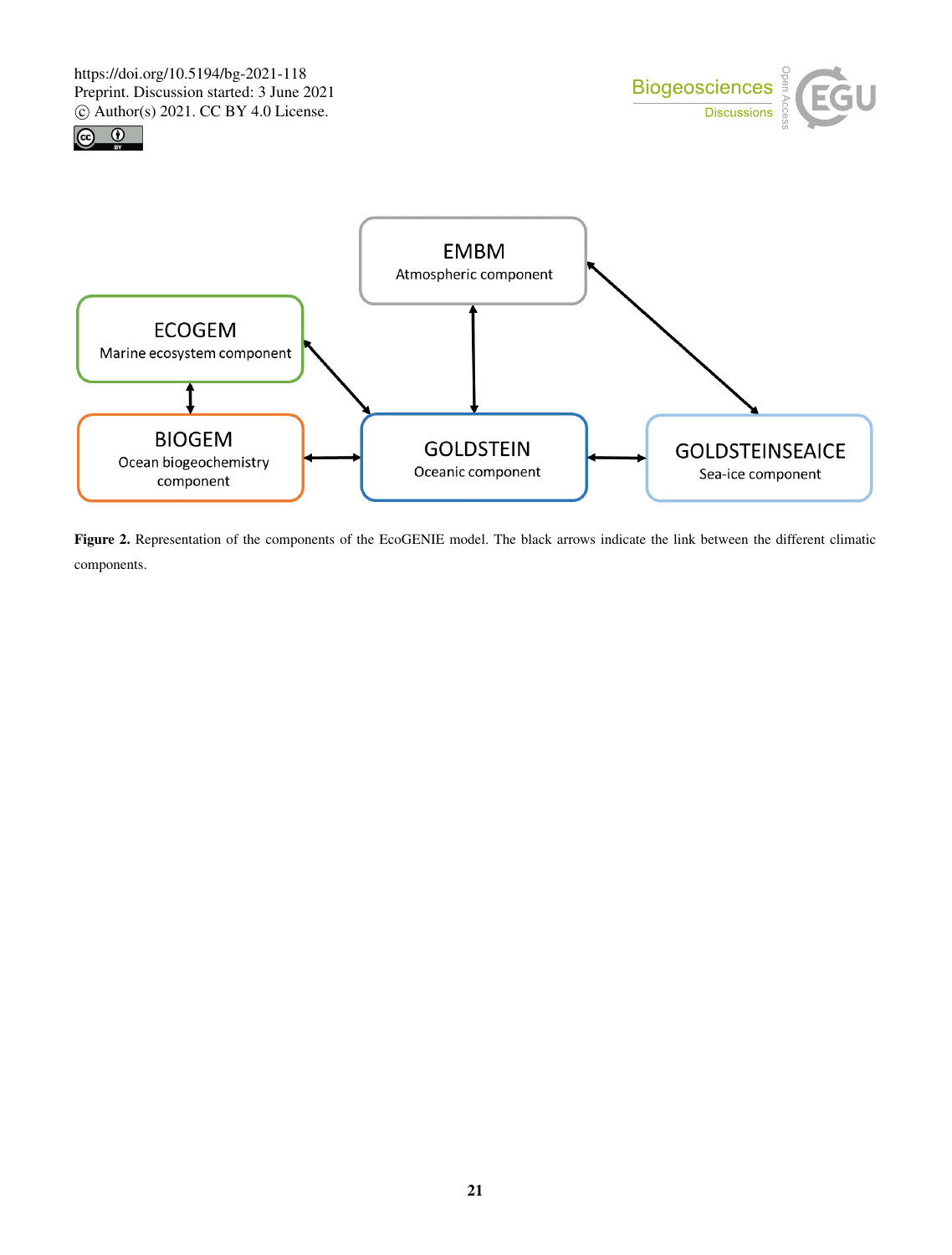





Figure 3. Sketch representing the climate pathways involved in the seven simulations conducted with EcoGENIE (PLA = Phytoplankton Light Absorption). Note that this figure is a simplification of Figure 1, only the relevant pathways are represented. The names of the simulations are on the bottom left of each panel. The dashed arrows indicate the climate pathways prescribed.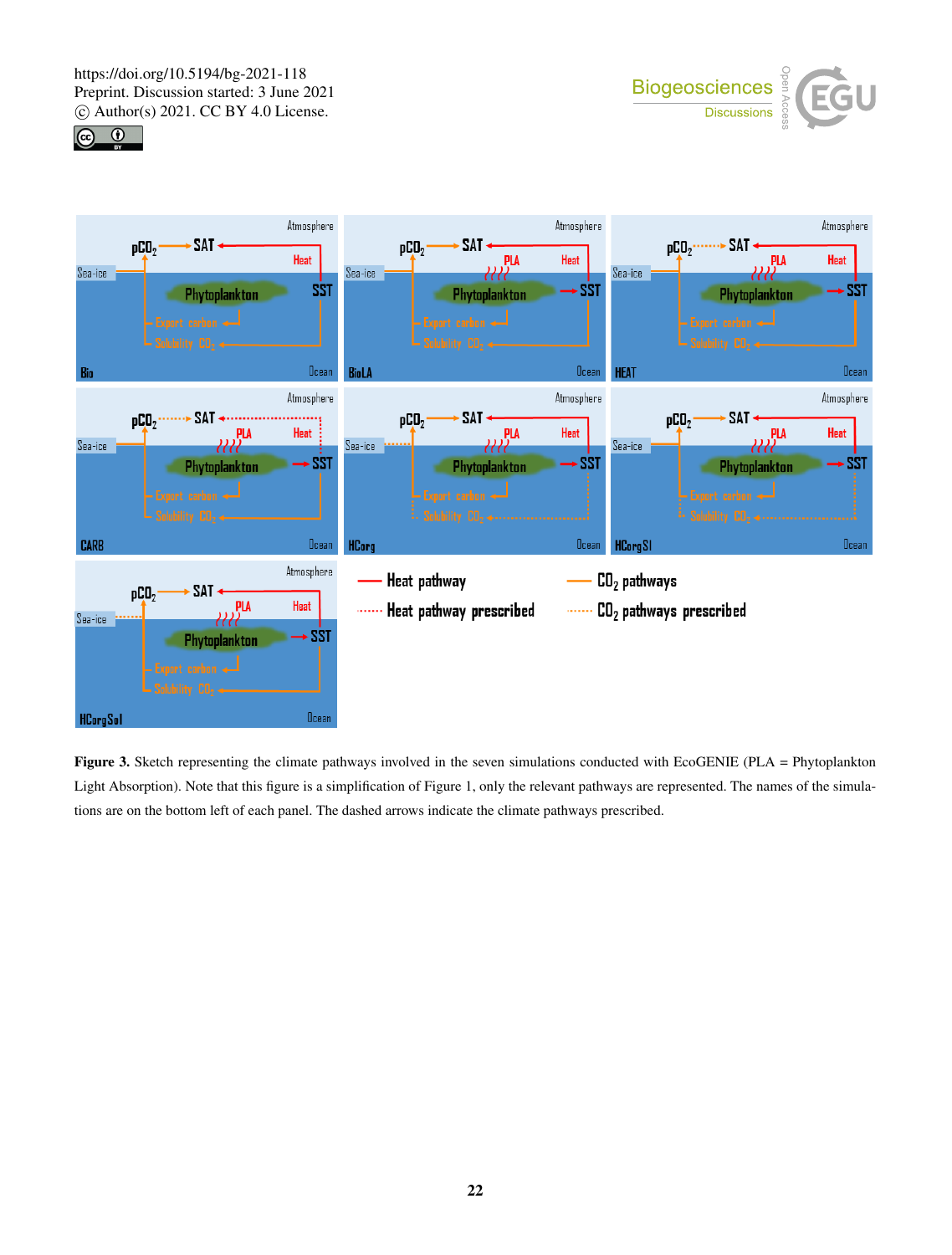





Figure 4. Global average of the different air-sea heat fluxes  $(W/m^2)$  for the seven simulations. (a) Net shortwave radiation at the top of the atmosphere. (b) Net re-emitted longwave radiation. The net longwave radiation is negative because it is dominated by the outgoing longwave radiation. (c) Sensible heat flux. (d) Latent heat flux. The color coding between the panels remains the same.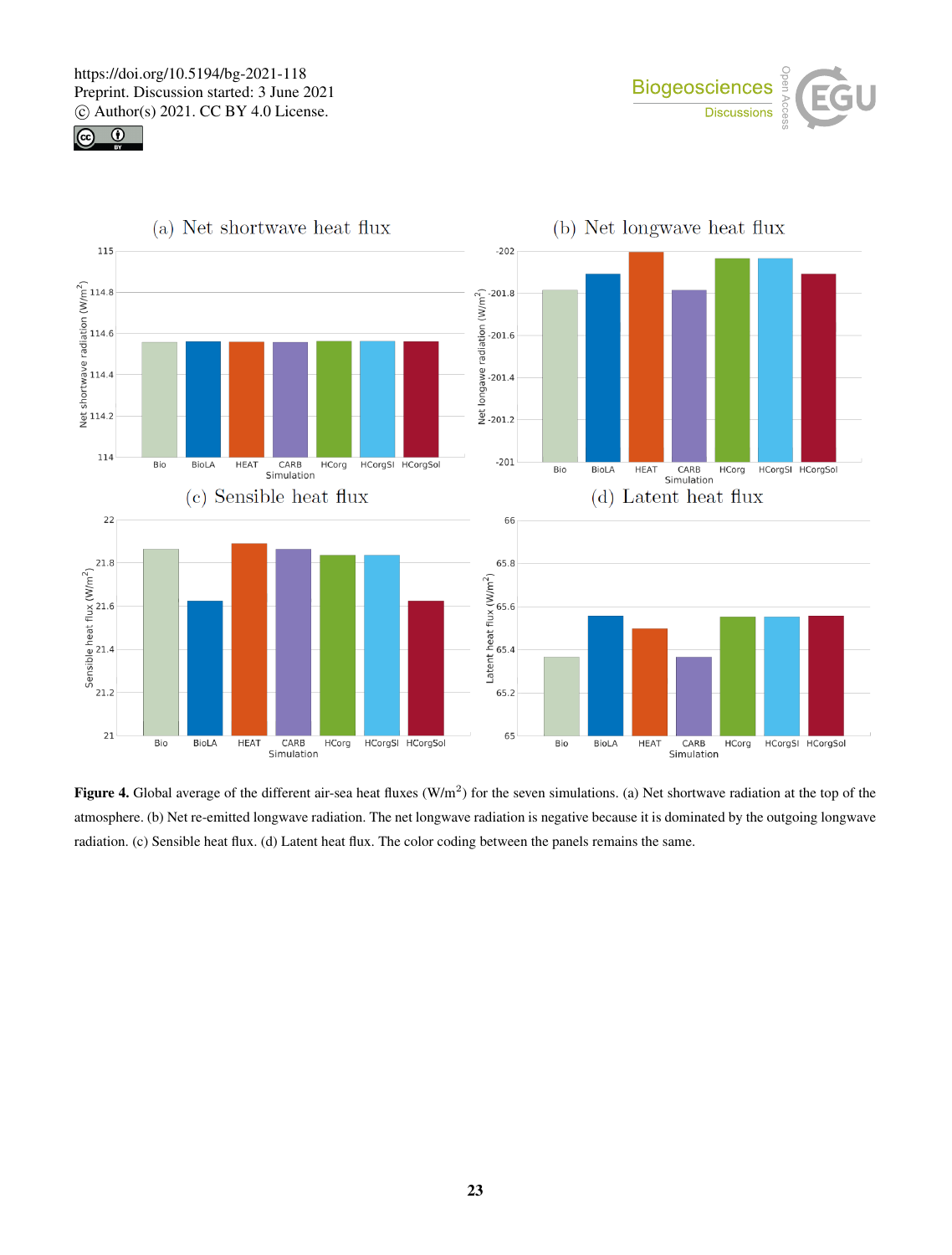https://doi.org/10.5194/bg-2021-118 Preprint. Discussion started: 3 June 2021  $\overline{c}$  Author(s) 2021. CC BY 4.0 License.<br> $\overline{c}$ 







Figure 5. Sketch representing the surface atmospheric temperature (SAT) changes between the simulations and the reference run. On the top left corner is located the value of SAT change compared to *Bio*. The rest of the sketch is similar to Figure 3.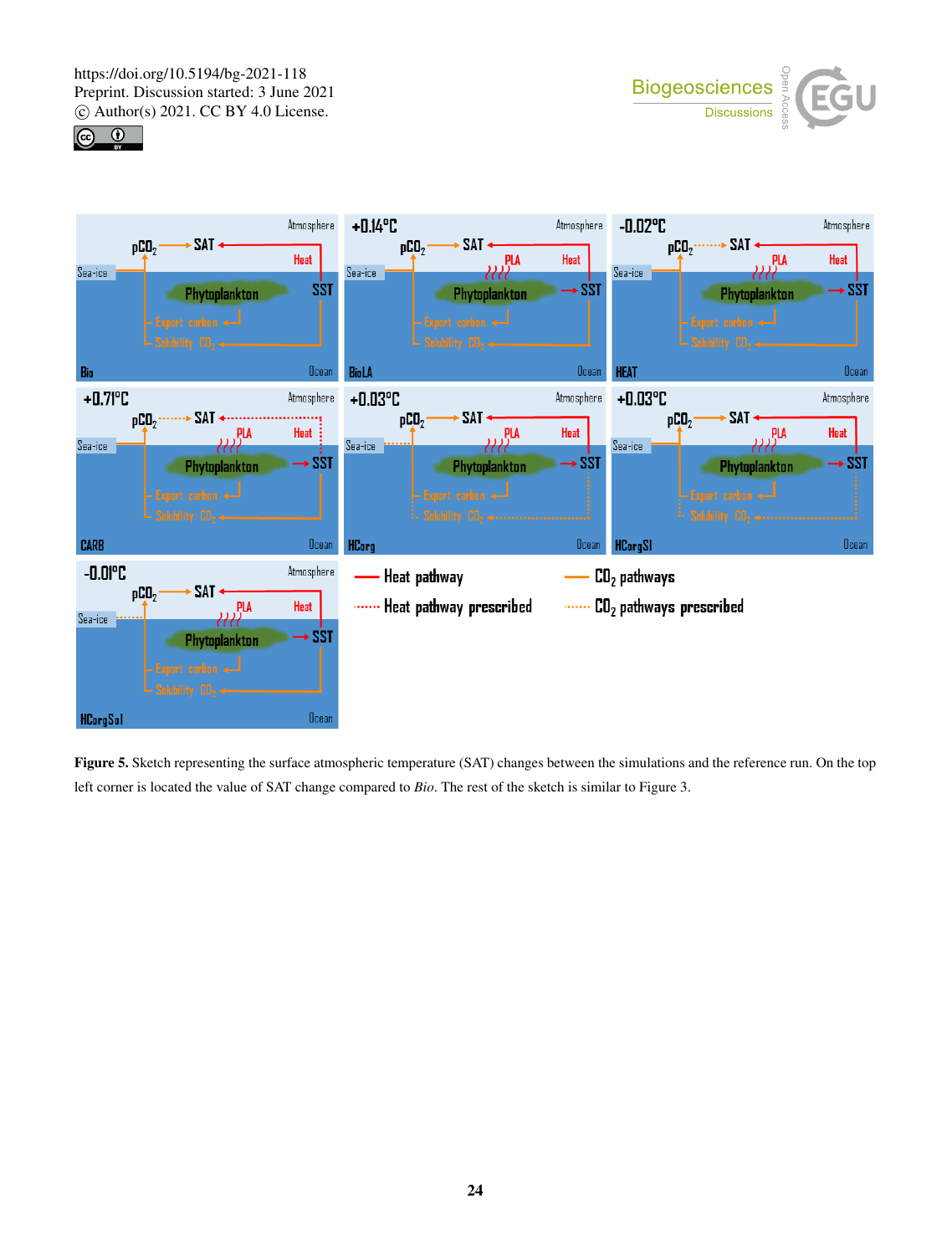



Table 1. Description of the simulations conducted with EcoGENIE. All the simulations consider phytoplankton light absorption except the reference run Bio.

| Name            | <b>Characteristics</b>                                           |
|-----------------|------------------------------------------------------------------|
| Bio             | Reference run                                                    |
| <b>BioLA</b>    | Run with all pathways included                                   |
| <b>HEAT</b>     | Run with prescribed $CO2$ pathway                                |
| <b>CARB</b>     | Run with prescribed heat flux pathway                            |
| <b>HCorg</b>    | Run with prescribed $CO2$ solubility and sea-ice extent pathways |
| <b>HCorgSI</b>  | Run with prescribed $CO2$ solubility pathway                     |
| <b>HCorgSol</b> | Run with prescribed sea-ice extent pathway                       |

Table 2. Chlorophyll concentration  $(mgCh/m<sup>3</sup>)$ , sea and atmospheric surface temperature ( $°C$ ) for the sensitivity analysis of the climate. The difference represents the value of Sensi320 minus the value of Sensi280.

|            | Simulation Chloro. conc. $(mgChl/m^3)$ SST (°C) SAT (°C) |       |       |
|------------|----------------------------------------------------------|-------|-------|
| Sensi280   | 0.1177                                                   | 16.78 | 11.92 |
| Sensi320   | 0.1175                                                   | 17.17 | 12.44 |
| Difference | $-0.0002$                                                | 0.39  | 0.52  |

**Table 3.** Changes in air-sea CO<sub>2</sub> exchange (mol/m<sup>2</sup>/yr and %) regarding the sensitivity of the system towards the interplay between CO<sub>2</sub> and heat. For the first sensitivity analysis, the SST is increased by 1℃ while for the second analysis, the annual mean wind speed is raised by 0.2 m/s. The third row corresponds to the maximum difference of SST between the simulations.

| Sensitivity analysis | $F_{CO_2}$ (mol/m <sup>2</sup> /yr) | Changes $(\%)$ |
|----------------------|-------------------------------------|----------------|
| $+1$ °C              | $+4.26 \cdot 10^{-5}$               | 2.58           |
| $+0.2$ m/s           | $+1.44 \cdot 10^{-4}$               | 8.69           |
| $+0.08\degree$ C     | $+3.40 \cdot 10^{-6}$               | 0.21           |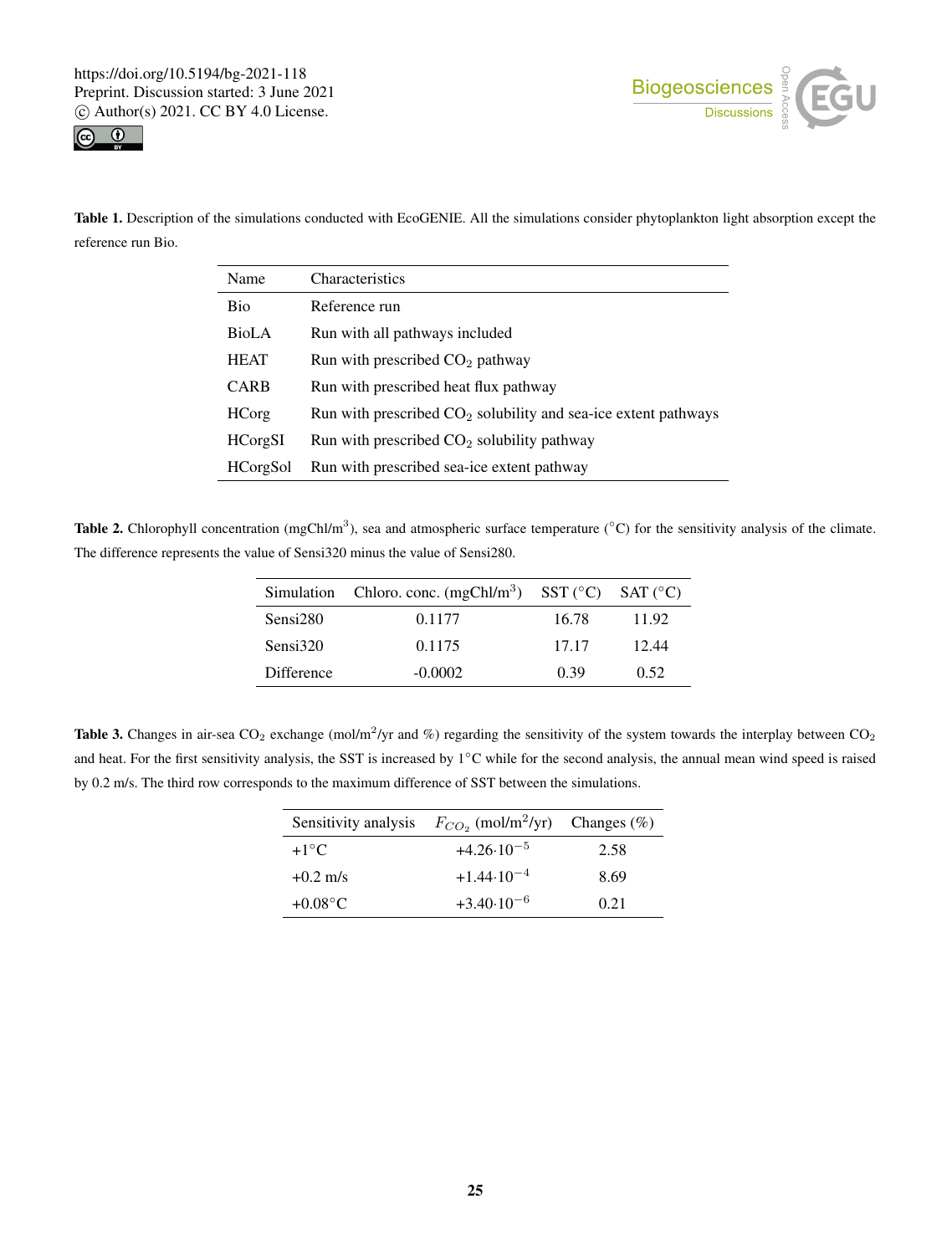



Table 4. Sea surface temperature  $(^{\circ}C)$  and surface chlorophyll biomass (mgChl/m<sup>3</sup>). There is no value for the simulation CARB because we run the model with an uncoupled ocean-atmosphere setup.

| Simulation      | $SST$ (°C) | Chlorophyll biomass $(mgChl/m3)$ |
|-----------------|------------|----------------------------------|
| Bio             | 15.26      | 0.09949                          |
| <b>BioLA</b>    | 15.34      | 0.11178                          |
| <b>HEAT</b>     | 15.25      | 0.10827                          |
| <b>CARB</b>     |            |                                  |
| <b>HCorg</b>    | 15.30      | 0.10964                          |
| <b>HCorgSI</b>  | 15.30      | 0.10964                          |
| <b>HCorgSol</b> | 15.28      | 0.10891                          |

Table 5. Comparison of the atmospheric  $CO<sub>2</sub>$  concentration (ppm) for the seven simulations.

| Simulation      | Atmospheric $CO2$ (ppm) |
|-----------------|-------------------------|
| <b>Bio</b>      | 169                     |
| BioLA           | 178                     |
| <b>HEAT</b>     | 171                     |
| <b>CARB</b>     | 178                     |
| <b>HCorg</b>    | 174                     |
| HCorgSI         | 174                     |
| <b>HCorgSol</b> | 175                     |
|                 |                         |

Table 6. Comparison of important atmospheric properties: specific humidity (g/kg) and evaporation (mm/yr) for the seven simulations.

| Simulation      | Specific humidity $(g/kg)$ | Evaporation (mm/yr) |
|-----------------|----------------------------|---------------------|
| Bio             | 11.762                     | 834.70              |
| BioLA           | 11.818                     | 835.65              |
| <b>HEAT</b>     | 11.794                     | 836.28              |
| <b>CARB</b>     | 11.845                     | 835.96              |
| <b>HCorg</b>    | 11.814                     | 835.54              |
| <b>HCorgSI</b>  | 11.814                     | 835.54              |
| <b>HCorgSol</b> | 11.818                     | 835.65              |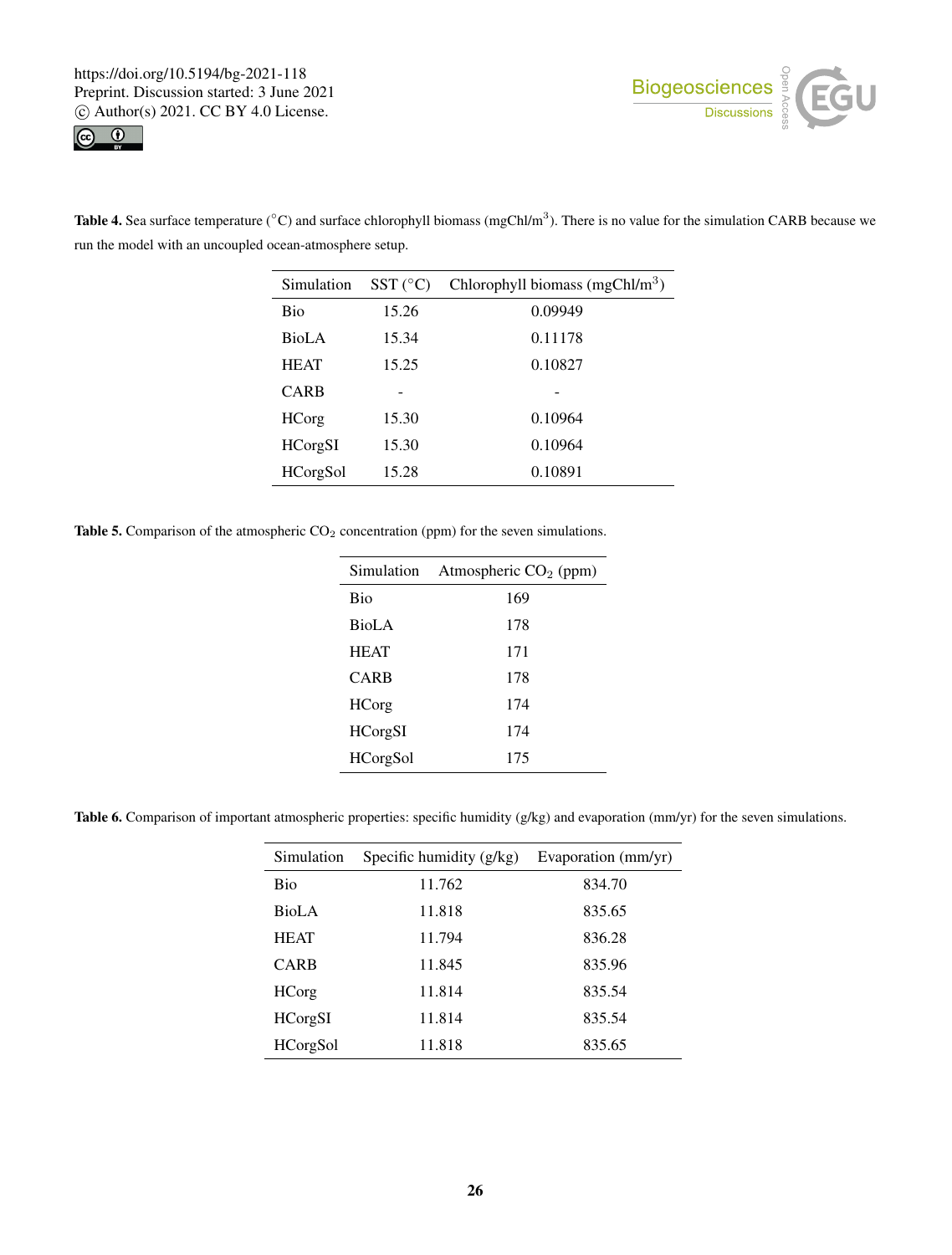



Table 7. Global surface atmospheric temperature and changes compared to the reference simulation (◦C). In the second column, a positive value indicates a higher while a negative value indicates a lower surface atmospheric temperature in the respective simulation compared to the reference simulation.

| Simulation      | SAT $(^{\circ}C)$ | Changes $(^{\circ}C)$ |
|-----------------|-------------------|-----------------------|
| Bio             | 9.31              |                       |
| BioLA           | 9.45              | $+0.14$               |
| <b>HEAT</b>     | 9.29              | $-0.02$               |
| CARB            | 10.02             | $+0.71$               |
| <b>HCorg</b>    | 9.34              | $+0.03$               |
| <b>HCorgSI</b>  | 9.34              | $+0.03$               |
| <b>HCorgSol</b> | 9.30              | -0.01                 |